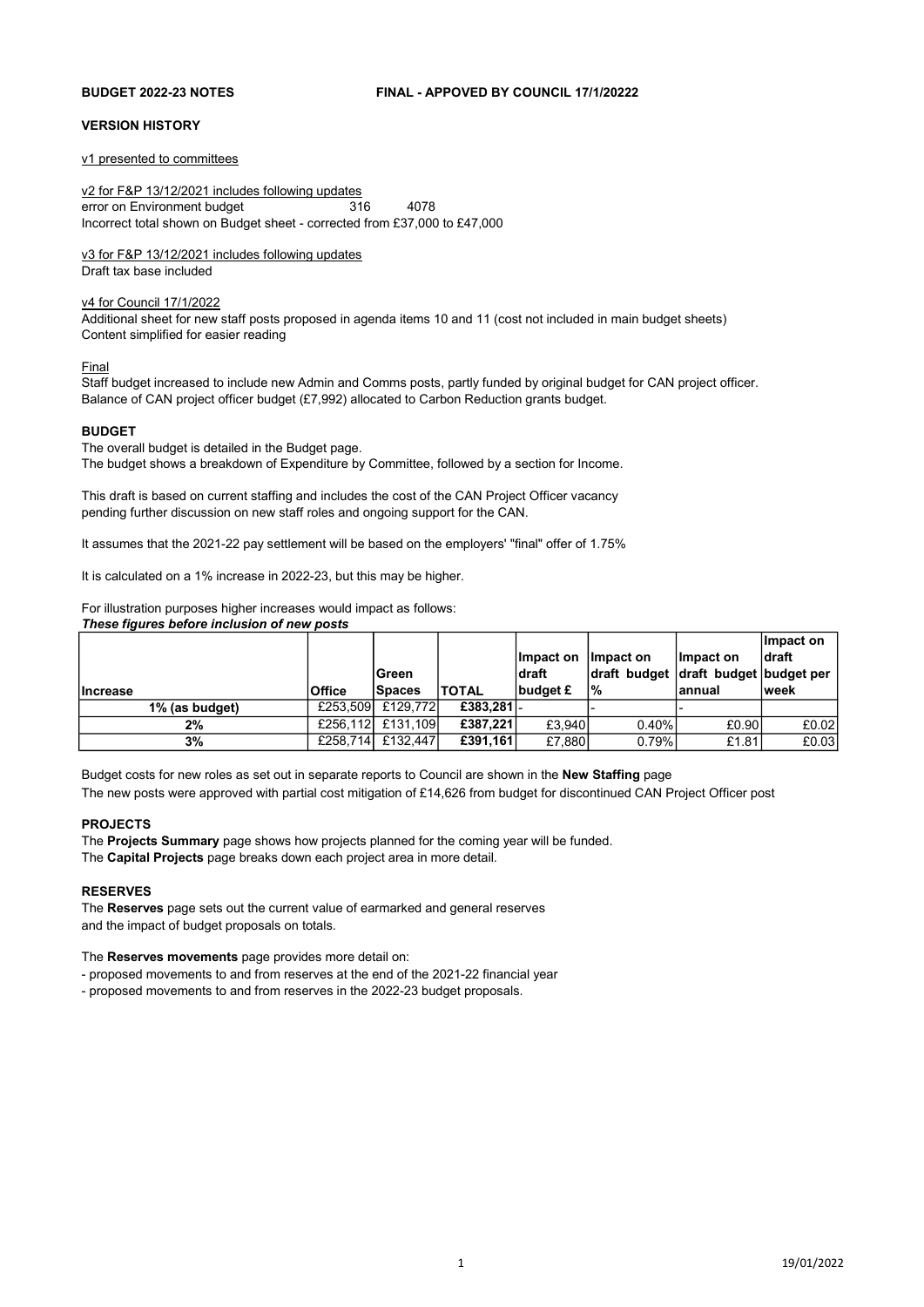#### STROUD TOWN COUNCIL - BUDGET 2022/23 FINAL APPROVED BY COUNCIL 17/1/2022

#### FINANCE AND POLICY COMMITTEE

| <b>Central Services</b>            |        |      | Approved | Actual to                |                          |                          |           |                                                                           |
|------------------------------------|--------|------|----------|--------------------------|--------------------------|--------------------------|-----------|---------------------------------------------------------------------------|
|                                    |        |      | budget   | end Sept                 | <b>Projected</b>         | Draft budget             |           |                                                                           |
|                                    | Centre | Code | 2021-22  | 2021                     | ∣vear end                | 2022-23                  | ∣%change  | Notes                                                                     |
| <b>Staff Costs</b>                 | 101    | 4001 | 259,291  | 119,570                  | 259,291                  | 269,057                  |           | 3.77% See notes                                                           |
| Agency labour costs                | 101    | 4005 |          | 1,275                    | 1,750                    |                          |           |                                                                           |
| Conference fees                    | 101    | 4006 | 1,000    | 409                      | 1,000                    | 1,000                    | 0.00%     |                                                                           |
| Staff training                     | 101    | 4008 | 2,500    | 2,705                    | 3,500                    | 3,000                    | 20.00%    |                                                                           |
| Staff travel expenses              | 101    | 4009 | 1.000    | 458                      | 250                      | 1.000                    |           | 0.00% Contractual parking permit + staff travel expenses                  |
| Misc staff costs                   | 101    | 4010 | 7,680    | 5,919                    | 15,000                   | 2,500                    |           | -67.45% Fundraisers (locums 2021)                                         |
| Waste and recycling                | 101    | 4015 | 300      | 164                      | 300                      | 300                      | 0.00%     |                                                                           |
| <b>Cleaning materials</b>          | 101    | 4016 |          | $\overline{\phantom{a}}$ | $\overline{\phantom{a}}$ | $\overline{\phantom{a}}$ |           |                                                                           |
| <b>Health Safety Security</b>      |        |      |          |                          |                          |                          |           | Includes part Worknest support contract/insurance. 2021 includes security |
|                                    | 101    | 4017 | 2,750    | 8,456                    | 9,000                    | 3,000                    |           | 9.09% improvements at TH.                                                 |
| Consumables                        | 101    | 4019 | 500      | 48                       | 250                      | 500                      | 0.00%     |                                                                           |
| Website project                    | 101    | 4020 |          |                          |                          |                          |           | Website rebuilt 2020                                                      |
| Tel/post/communications            | 101    | 4021 | 2,000    | 1.010                    | 2.000                    | 2,000                    | 0.00%     |                                                                           |
| Stationery/office Supplies/        | 101    | 4023 | 700      | 1.024                    | 1,250                    | 1,250                    | 78.57%    |                                                                           |
| Subscriptions/publications         | 101    | 4024 | 4,600    | 4.731                    | 4,731                    | 4,750                    |           | 3.26% includes GAPTC membership                                           |
| Insurance                          | 101    | 4026 | 4,733    | 4,232                    | 4,232                    | 4,400                    | $-7.04%$  |                                                                           |
| Printing/Copying                   | 101    | 4027 | 850      | 138                      | 500                      | 500                      | $-41.18%$ |                                                                           |
| Office equipment                   | 101    | 4029 | 2,000    | 184                      | 250                      | 5,000                    |           | 150.00% Includes printer lease. Computer upgrades needed in 2022.         |
| Recruitment advertising            | 101    | 4030 |          | 422                      | 800                      | 800                      |           |                                                                           |
| Computer/payroll/accounts          | 101    | 4033 | 3,000    | 4,143                    | 5,000                    | 5,000                    | 66.67%    |                                                                           |
| HR support                         | 101    | 4034 | 1,494    | 1,350                    | 1,350                    | 1,350                    |           | -9.64% Worknest contract/insurance                                        |
| <b>Bank charges</b>                | 101    | 4051 |          |                          |                          |                          |           |                                                                           |
| Accountancy services               | 101    | 4055 | 2,000    | 920                      | 2,000                    | 2,000                    | 0.00%     |                                                                           |
| Legal expenses                     | 101    | 4056 |          | $\overline{\phantom{a}}$ |                          |                          |           |                                                                           |
| Audit fees                         | 101    | 4057 | 1,600    | 1,600                    | 1,600                    | 1,600                    |           | 0.00% External audit fixed fee + 2 days internal audit                    |
| Carbon auditing/reduction projects | 101    | 4064 |          | 53                       |                          |                          |           | See Thanet House                                                          |
| Communications strategy            | 101    | 4166 |          | 1,475                    | 2,950                    | 1,000                    |           | Review of strategy 2021 - budget for paid content                         |
| <b>TOTALS</b>                      |        |      | 297,998  | 160.286                  | 317,004                  | 310,007                  | 4.03%     |                                                                           |

| <b>Civic</b>                   |          |      | Approved              | <b>Actual to</b>         |           | <b>Draft</b>             |             |                                                      |
|--------------------------------|----------|------|-----------------------|--------------------------|-----------|--------------------------|-------------|------------------------------------------------------|
|                                |          |      | budget 2021-lend Sept |                          | Proiected | budget 2022-             |             |                                                      |
|                                | l Centre | Code | 22                    | 2021                     | vear end  | $ 23\rangle$             | ∣%change    | <b>Notes</b>                                         |
| Councillors' training/expenses | 102      | 4099 | 1.500                 | 1.539                    | 2.000     | 1.500                    | 0.00%       |                                                      |
| Mayor's allowance              | 102      | 4111 | 1,500                 | $\overline{\phantom{0}}$ | 1,500     | 1,500                    | 0.00%       |                                                      |
| <b>Elections</b>               | 102      | 4112 | 9,000                 | -                        | 6,000     | $\overline{\phantom{0}}$ | $-100.00\%$ |                                                      |
| Publications, website etc.     | 102      | 4116 | 3,000                 |                          | 3,000     | 3,000                    | 0.00%       |                                                      |
| Civic Awards and Town Meeting  | 102      | 4117 | 250                   |                          |           | 500                      |             | 100,00% 2020 and 2021 Awards cancelled due to Covid. |
| Entertainment/hospitality      | 102      | 4126 | 1,000                 |                          | 500       | 1,000                    | 0.00%       |                                                      |
| lCommunications contract       | 102      | 4166 | 8.900                 | 4.450                    | 8.900     | 10.000                   |             | 12.36% Contract due for tender                       |
| <b>TOTALS</b>                  |          |      | 25,150                | 5,999                    | 21.900    | 17,500                   | $-30.42%$   |                                                      |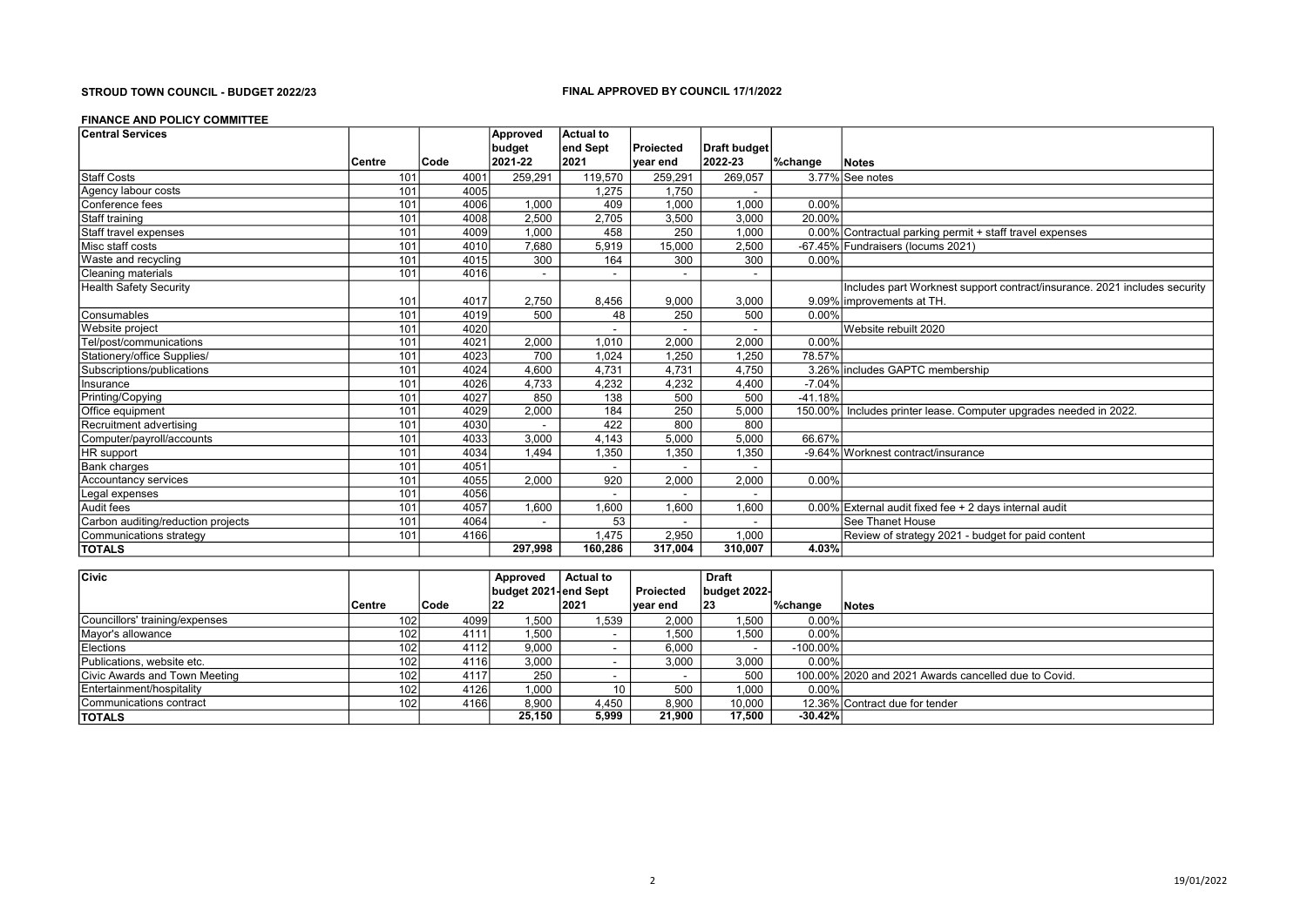| <b>Thanet House</b>       |               |             | Approved             | <b>Actual to</b> |           | <b>Draft</b>             |               |                                                                         |
|---------------------------|---------------|-------------|----------------------|------------------|-----------|--------------------------|---------------|-------------------------------------------------------------------------|
|                           |               |             | budget 2021-end Sept |                  | Proiected | budget 2022-             |               |                                                                         |
|                           | <b>Centre</b> | <b>Code</b> | 122                  | 2021             | ∣vear end | 23                       | ∣%change      | 'Notes                                                                  |
| Rates                     | 104           | 4011        | 7.485                | 3.741            | 7,485     | 7.485                    | 0.00%         |                                                                         |
| Utilities                 | 104           | 4018        | 2,000                | 780              | 2,000     | 3,000                    | 50.00%        |                                                                         |
| Maintenance               |               |             |                      |                  |           |                          |               | Provisional figures subject to decision on refurbishment - see projects |
|                           | 104.          | 4036        | 25,000               | 3,316            | 5,000     | 35,000                   | 40.00% sheet. |                                                                         |
| <b>Flats maintenance</b>  | 104           | 4058        | 20,000               | 105              | 250       | $\overline{\phantom{0}}$ | $-100.00\%$   |                                                                         |
| Carbon reduction projects | 104           | 4064        | 10,000               | -                |           | 20,000                   |               | 100.00% Provisional figures -"-.                                        |
| Consultancy               | 104           | 4059        | 5,000                | 693              | 3.213     | 5,000                    |               | $0.00\%$ Provisional figures -"-. (2021 = architect fees.)              |
| <b>TOTALS</b>             |               |             | 69,485               | 8,635            | 17.948    | 70.485                   | 1.44%         |                                                                         |

| Lansdown Hall                     |               |       | Approved             | <b>Actual to</b> |           | <b>Draft</b> |           |                                                                          |
|-----------------------------------|---------------|-------|----------------------|------------------|-----------|--------------|-----------|--------------------------------------------------------------------------|
|                                   |               |       | budget 2021-end Sept |                  | Projected | budget 2022- |           |                                                                          |
|                                   | <b>Centre</b> | Code  | 22                   | 2021             | ∣vear end | 23           | ∣%change  | Notes                                                                    |
| Health, safety and security       | 109           | 4017  | 150                  | 200              | 200       | 200          |           | 33.33% Inspection of chair lift                                          |
| Ilnsurance                        | 109           | 4026  | 525                  | 541              | 541       | 550          |           | 4.76% Buildings insurance. New 5 year contract 2020 at reduced premium.  |
| Lansdown Hall - loan repayments   | 109           | 41421 | 17,624               | 9,881            | 19.763    | 19,763       | 12.14%    |                                                                          |
| Lansdown Hall fees                | 109           | 41431 | 3,935                | 1,048            | 2,000     | 1,000        |           | -74.59% Budget for Bank Gardens lighting only                            |
| Lansdown Hall maintenance/project | 109           | 4144  | 176.085              | 3,999            | 3.999     | 9,000        |           | -94.89% Main project deferred until 2023 unless funding available sooner |
| <b>TOTALS</b>                     |               |       | 198.319              | 15,669           | 26.503    | 30,513       | $-84.61%$ |                                                                          |

| <b>Subscription Rooms</b>   |                  |             | Approved             | <b>Actual to</b> |           | <b>Draft</b> |          |                                                                         |
|-----------------------------|------------------|-------------|----------------------|------------------|-----------|--------------|----------|-------------------------------------------------------------------------|
|                             |                  |             | budget 2021-end Sept |                  | Proiected | budget 2022- |          |                                                                         |
|                             | ∣Centre          | <b>Code</b> | 22                   | 2021             | ∣vear end | $ 23\rangle$ | ∣%change | <b>Notes</b>                                                            |
| Health, safety and security |                  | 4017        |                      | 200              | 200       | 200          |          |                                                                         |
| Insurance                   | 1101             | 4026 l      | 1.331                | .331             | 1.331     | 1.331        |          | 0.00% Buildings insurance. New 5 year contract 2020 at reduced premium. |
| Consultancy                 |                  |             |                      |                  |           |              |          | Potential SLA for project management costs from 2022.FURTHER            |
|                             | 1101             | 4059        |                      | .183             |           | 5.000        |          | <b>DISCUSSION BY COMUNITY COMMITTEE REQUIRED</b>                        |
| <b>Building works</b>       | 1101             | 4165        |                      | 158              | 40.000    |              |          | Masonry repairs 2021.                                                   |
| Grant expenditure           | 110 <sub>1</sub> | 4218        |                      | .369             |           |              |          | Arts Council grant expenditure                                          |
| Equipment purchases         | 1101             | 4200        |                      |                  |           |              |          | 2020 expenditure funded by Arts Council grant                           |
| <b>TOTALS</b>               |                  |             | 1,331                | 4.241            | 41.531    | 6,531        | 390.68%  |                                                                         |

| <b>FINANCE AND POLICY COMMITTEE: TOTALS BY</b> |                  |             | Approved             | <b>Actual to</b> |                  | <b>Draft</b> |           |        |
|------------------------------------------------|------------------|-------------|----------------------|------------------|------------------|--------------|-----------|--------|
| <b>COST CENTRE</b>                             |                  |             | budget 2021-end Sept |                  | <b>Projected</b> | budget 2022- |           |        |
|                                                | ∣Centre          | <b>Code</b> | $ 22\rangle$         | 2021             | ∣vear end        | 23           | ∣%change  | 'Notes |
| lCentral Services                              | 101              |             | 297.998              | 160,286          | 317.004          | 310.007      | 4.03%     |        |
| <b>Civic</b>                                   | 102 <sub>l</sub> |             | 25.150               | 5.999            | 21.900           | 17.500       | $-30.42%$ |        |
| Thanet House                                   | 104              |             | 69.485               | 8,635            | 17,948           | 70.485       | 1.44%     |        |
| Lansdown Hall                                  | 109              |             | 198,319              | 15,669           | 26,503           | 30,513       | $-84.61%$ |        |
| Subscription Rooms                             | 110 <sub>1</sub> |             | 1,331                | 4.241            | 41.531           | 6,531        | 390.68%   |        |
| <b>TOTAL FINANCE, C&amp;P</b>                  |                  |             | 592,283              | 194,830          | 424,886          | 435,036      | $-26.55%$ |        |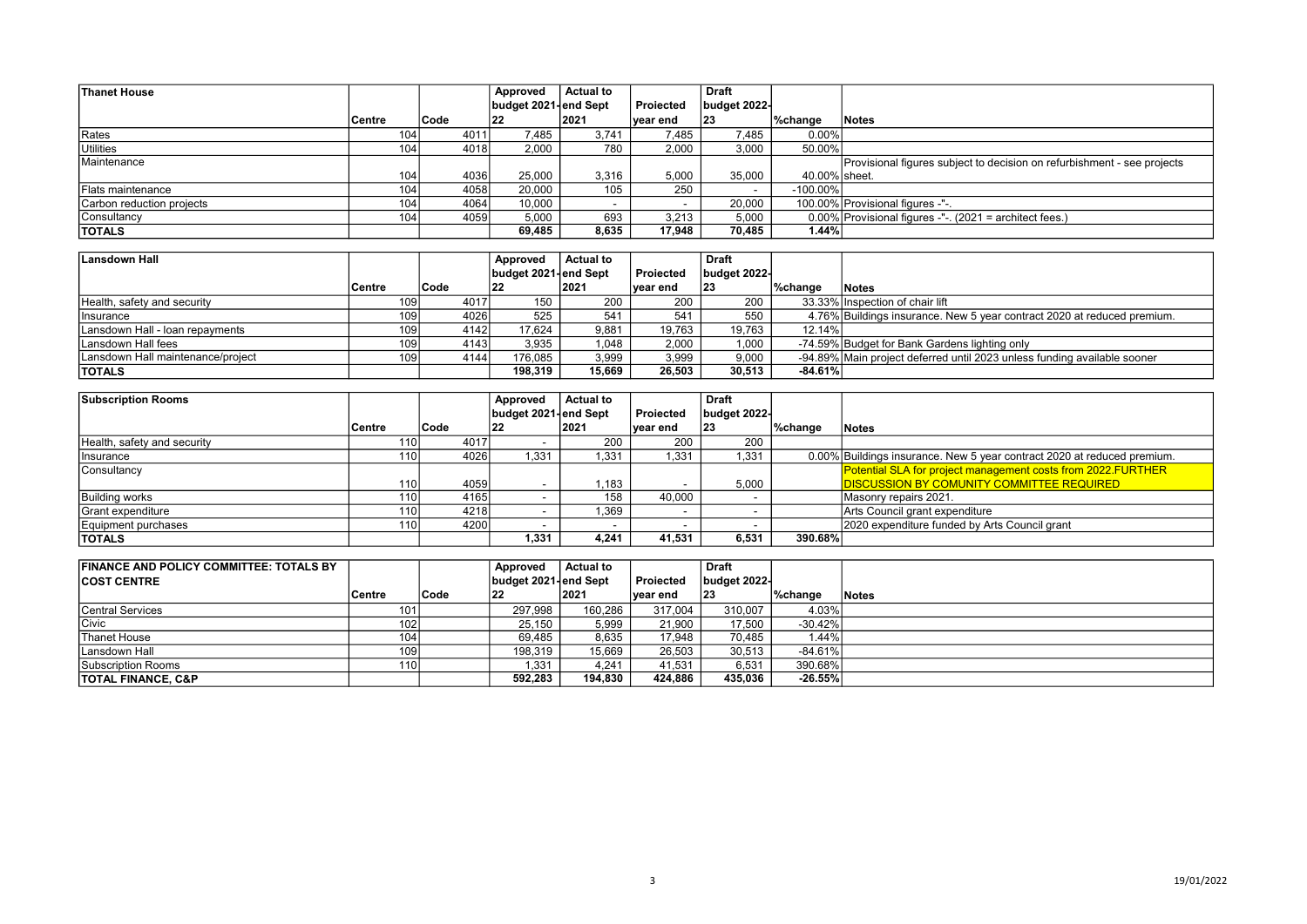#### Community Committee

| <b>Arts and Culture</b>       |                  |        | Approved             | Actual to |           | <b>Draft</b> |          |                                                                     |
|-------------------------------|------------------|--------|----------------------|-----------|-----------|--------------|----------|---------------------------------------------------------------------|
|                               |                  |        | budget 2021-end Sept |           | Projected | budget 2022- |          |                                                                     |
|                               | <b>Centre</b>    | Code   | 22                   | 2021      | vear end  | 123          | %change  | <b>Notes</b>                                                        |
| Arts and culture grants       | 103 <sub>l</sub> | 4118l  | 9,000                | 2.500     | 9.000     | 9,000        | $0.00\%$ |                                                                     |
| Lansdown Hall and Gallery SLA | 103 <sub>l</sub> | 4125 l | 5,000                | 5,000     | 5,000     | 5,000        |          | 0.00% SLA renewed by Community Committee                            |
| Arts and culture strategy     | 103 <sub>l</sub> | 4127 l | 10.000               |           |           | 5,000        |          | -50.00% Development work on projects arising from Cultural strategy |
| <b>Sub Rooms SLA NEW</b>      | 103 <sub>l</sub> | 42211  |                      |           |           | 17.680       |          | 100.00% FURTHER DISCUSSION BY COMUNITY COMMITTEE REQUIRED           |
| <b>TOTALS</b>                 |                  |        | 24.000               | 7.500     | 14.000    | 36,680       | 52.83%   |                                                                     |

| Community                                  |           |             | Approved               | <b>Actual to</b>         |           | Draft        |           |                                                                   |
|--------------------------------------------|-----------|-------------|------------------------|--------------------------|-----------|--------------|-----------|-------------------------------------------------------------------|
|                                            |           |             | budget 2021-∣end Sept∣ |                          | Proiected | budget 2022- |           |                                                                   |
|                                            | ∣Centre   | <b>Code</b> | 22                     | 2021                     | ∣vear end | 23           | ∣%change  | Notes                                                             |
| Small Grants Fund                          | 107       | 4060        | 8,000                  | $\overline{\phantom{a}}$ |           | 8,000        |           | 0.00% 2020-21 underspend to be placed in Covid reserve            |
| Ward specific projects                     | 107       | 4063        | 3,000                  | 906                      | 2,000     | 3,000        | 0.00%     |                                                                   |
| Footpath Survey/work                       | 107       | 4067        |                        | 1.087                    | 1,087     |              |           | 0.00% 2021 expenditure from EMR                                   |
| Citizens' Advice Bureau SLA                | 107       | 4080        | 5,000                  | 5,000                    | 5,000     | 5,000        | 0.00%     |                                                                   |
| Youth projects                             |           |             |                        |                          |           |              |           | To be determined by participatory budgeting. (Community Committee |
|                                            | 107       | 4081        | 3,500                  | $\overline{\phantom{a}}$ |           | 3,605        |           | 3.00% 23/11/2020)                                                 |
| Marah Trust SLA                            | 107       | 4084        | 5,000                  | 5,000                    | 5,000     | 5,000        | 0.00%     |                                                                   |
| External grant expenditure                 | 107       | 4095        |                        | 1.839                    | 2,000     |              |           |                                                                   |
| Community safety/CCTV                      | 107       | 4101        | 10,000                 | 2,678                    | 10,000    | 3,000        |           | -70.00% Assumes CCTV funded in 2021.                              |
| Allsorts SLA                               | 107       | 4121        | 3,000                  | 3,000                    | 3,000     | 3,000        | 0.00%     |                                                                   |
| Gardening support scheme                   | 107       | 4122        | 3,000                  | .475                     | 2,000     | 2,000        |           | -33.33% Subject to confirmation of new SLC                        |
| Play Rangers                               | 107       | 4124        | 13,168                 | 1.344                    | 8,000     | 13,563       |           | 3.00% Play Rangers 2020 impacted by Covid                         |
| Neighbourhood Warden                       | 107       | 4132        | 2,000                  | $\overline{\phantom{a}}$ | 2,000     | 2,000        | 0.00%     |                                                                   |
| Homestart SLA                              | 107       | 4139        | 3,000                  | 3,000                    | 3,000     | 3,000        | 0.00%     |                                                                   |
| Community Support Fund                     | 107       | 4146        | 8,000                  | 5,000                    | 5,000     | 8,000        |           | 0.00% Part funded by balance of Covid fund                        |
| Lilian Faithfull Care                      | 107       | 4160        | 3,000                  | 3,000                    | 3,000     | 3,000        | 0.00%     |                                                                   |
| Covid-19 grants/Community recovery budget) | 107       | 4171        | 13,170                 | 1,006                    | 2,000     | 5,000        |           | -62.03% Funded from reserve                                       |
| CD fund (for use by Comm Dev Officer)      | 107       | 4172        | 500                    | 103                      | 500       | 500          | 0.00%     |                                                                   |
| Tranfer to reserves                        | 324   n/a |             | 5,000                  |                          |           | 5,000        |           | 0.00% Replenish Opportunities fund                                |
| <b>TOTALS</b>                              |           |             | 88,338                 | 34,438                   | 53,587    | 72,668       | $-17.74%$ |                                                                   |

| <b>COMMUNITY COMMITTEE: TOTALS BY COST</b> |               |      | Approved             | <b>Actual to</b> |           | <b>Draft</b> |           |       |
|--------------------------------------------|---------------|------|----------------------|------------------|-----------|--------------|-----------|-------|
| <b>CENTRE</b>                              |               |      | budget 2021-end Sept |                  | Projected | budget 2022- |           |       |
|                                            | <b>Centre</b> | Code | 122                  | 2021             | ∣vear end | 23           | l%chanɑe  | Notes |
| Arts and culture                           | 103           |      | 24.000               | .500             | 14.000    | 36,680       | 52.83%    |       |
| l Communitv                                | 107           |      | 88.338               | 34.438           | 53.587    | 72.668       | $-17.74%$ |       |
| <b>TOTALS COMMUNITY COMMITTEE</b>          |               |      | 112.338              | 41.938           | 67.587    | 109.348      | $-2.66%$  |       |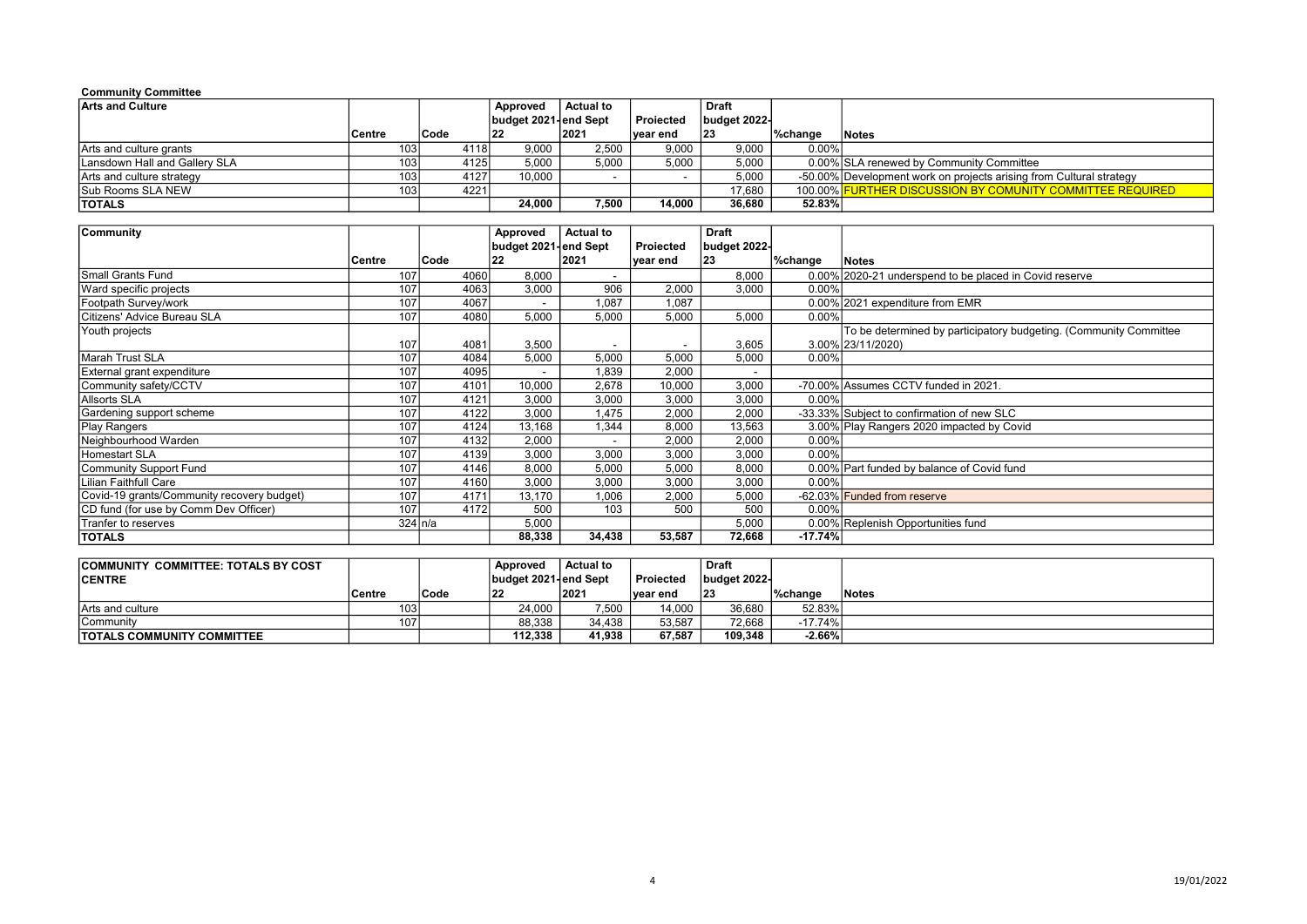#### REGENERATION COMMITTEE

| Town Centre/Regeneration         |                  |      | Approved                 | <b>Actual to</b>         |           | <b>Draft</b> |         |                                                               |
|----------------------------------|------------------|------|--------------------------|--------------------------|-----------|--------------|---------|---------------------------------------------------------------|
|                                  |                  |      | budget 2021-lend Sept    |                          | Projected | budget 2022- |         |                                                               |
|                                  | <b>Centre</b>    | Code | 22                       | 2021                     | year end  | 23           | %change | <b>Notes</b>                                                  |
| Goodwill evening grant           | 108 <sub>1</sub> | 4062 |                          |                          |           |              |         | Now code 4118                                                 |
| Site materials (defibrillators)  | 108 <sub>1</sub> | 4037 |                          | $\overline{\phantom{a}}$ |           |              |         |                                                               |
| Defibrillator maintenance        | 108              | 4042 | 630                      | $\overline{\phantom{a}}$ | 630       | 649          | 3.02%   |                                                               |
| Legal expenses                   | 108 <sub>1</sub> | 4056 |                          | $\overline{\phantom{a}}$ |           |              |         |                                                               |
| Christmas lights                 | 1081             | 4115 | 7.000                    | $\overline{\phantom{a}}$ | 7.000     | 7.210        | 3.00%   |                                                               |
| Town Centre Projects/cleanliness | 1081             | 4128 | 4,500                    | 6,909                    | 9.000     | 4,500        |         | 0.00% 2021 expenditure to be reclaimed from Welcome Back fund |
| Wallbridge project               | 108              | 4129 | $\overline{\phantom{a}}$ | $\overline{\phantom{a}}$ |           |              |         | Included in NDP projects                                      |
| Regeneration (SDC)               | 108 <sub>1</sub> | 4148 |                          | 3,019                    | 3,019     |              |         | 2021 expenditure to be reclaimed from Welcome Back fund       |
| NDP WG projects                  | 108              | 4216 | 50,000                   | 18.794                   | 22.544    | 25,000       |         | -50.00% Funded from reserve - see projects sheet.             |
| <b>NDP Review</b>                | 108              | 4217 | 20.000                   | 2,000                    | 2,000     | 10,000       |         | -50.00% Funded from reserve and grant see projects sheet.     |
| Pollution monitoring NEW         | 108              | 4220 |                          |                          | 4,661     | .161         |         | Nox tube analysis and reporting                               |
| <b>Sub Rooms forecourt NEW</b>   | 108              | 4219 |                          |                          |           | 50,000       |         | Funded from reserve and grant see projects sheet.             |
| Tranfer from reserves            | 108              | 4998 |                          |                          |           |              |         |                                                               |
| Tranfer to reserves              | 108 <sub>1</sub> | 4999 |                          |                          |           |              |         |                                                               |
| <b>TOTALS</b>                    |                  |      | 82,130                   | 30.722                   | 48.854    | 98.520       | 19.96%  |                                                               |

#### CONSULTATIONS AND HIGHWAYS COMMITTEE

| <b>Consultations and highways</b>       |        |       | Approved             | <b>Actual to</b> |           | ˈ Draft      |            |                                    |
|-----------------------------------------|--------|-------|----------------------|------------------|-----------|--------------|------------|------------------------------------|
|                                         |        |       | budget 2021-end Sept |                  | Projected | budget 2022- |            |                                    |
|                                         | Centre | 'Code | 122                  | 2021             | lvear end | 23           | l%chanɑe   | <b>Notes</b>                       |
| <b>Provision for consultants fees</b>   | 503    | 40591 |                      |                  |           |              |            | Funded from reserve if required.   |
| Road safety                             |        | 41361 | 5.000                | 245              | 500       | 4,500        |            | -10.00% 2021 Underspend to reserve |
| <b>TOTAL CONSULTATIONS AND HIGHWAYS</b> |        |       | 5.000                | 251              | 506       | 4,500        | $-10.00\%$ |                                    |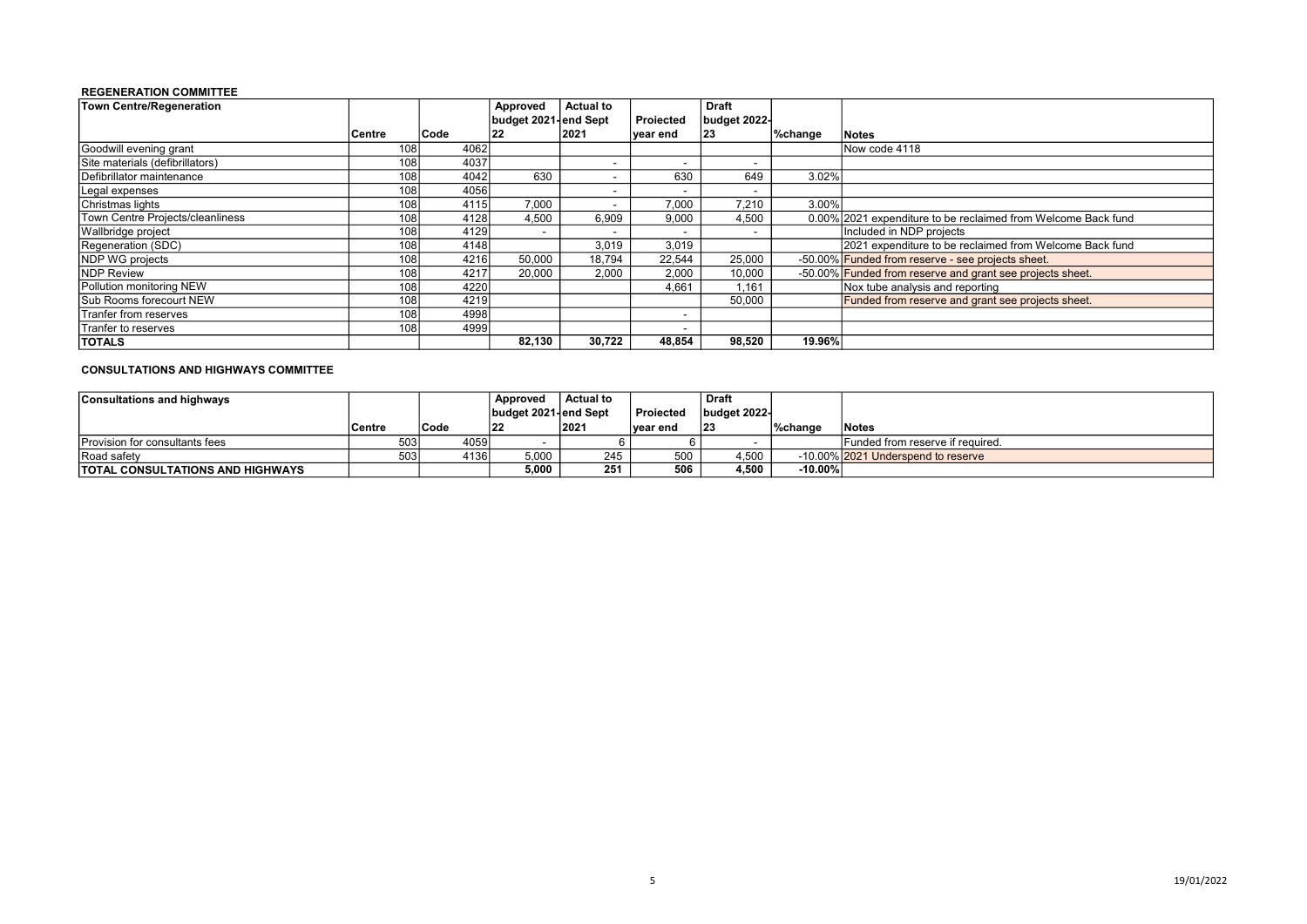#### ENVIRONMENT COMMITTEE

| Environment                         |                  |      | Approved             | <b>Actual to</b>         |                          | <b>Draft</b> |           |                                                        |
|-------------------------------------|------------------|------|----------------------|--------------------------|--------------------------|--------------|-----------|--------------------------------------------------------|
|                                     |                  |      | budget 2021-end Sept |                          | Projected                | budget 2022- |           |                                                        |
|                                     | <b>Centre</b>    | Code | 22                   | 2021                     | year end                 | 23           | %change   | Notes                                                  |
| Staff costs                         | 316              | 4001 | 129,349              | 57,869                   | 129,349                  | 129,772      |           | 0.33% See notes                                        |
| Training                            | 316              | 4008 | 2,000                | 2,070                    | 2,750                    | 2,500        | 25.00%    |                                                        |
| Travel/expenses                     | 316              | 4009 | 200                  |                          | 100                      | 200          | 0.00%     |                                                        |
| Misc staff costs                    | 316              | 4010 |                      | $\overline{23}$          | 23                       |              |           |                                                        |
| Rates                               | 316              | 4011 | 9,149                | 6.407                    | 9.149                    | 9.149        |           | 0.00% Cemetery and depot                               |
| Rent                                | 316              | 4013 | 10,000               | 10,000                   | 10,000                   | 10,000       |           | 0.00% Libby's Drive                                    |
| Health safety security              | 316              | 4017 | 3.000                | 1,555                    | 3.000                    | 3.000        |           | 0.00% Includes PPE                                     |
| <b>Utilities</b>                    | 316              | 4018 | 2,000                | 940                      | 2,000                    | 2,000        | 0.00%     |                                                        |
| Consumables                         | 316              | 4019 | 600                  | 433                      | 750                      | 750          | 25.00%    |                                                        |
| Tel/post/communications             | 316              | 4021 | 2,000                | 646                      | 2,000                    | 2,000        | 0.00%     |                                                        |
| Stationery/office                   | 316              | 4023 |                      | $\sim$                   |                          |              |           |                                                        |
| Insurance                           | 316              | 4026 | 2,000                | 1,889                    | 1,889                    | 2,000        |           | 0.00% Motor insurance only (Depot insured by landlord) |
| Printing/photocopying               | 316              | 4027 |                      | $\sim$                   | $\sim$                   |              |           |                                                        |
| Office equipment                    | 316              | 4029 |                      | $\overline{\phantom{a}}$ |                          |              |           |                                                        |
| Site materials                      | 316              | 4037 | 7,500                | 2,794                    | 7,500                    | 7,500        | 0.00%     |                                                        |
| Small tools and equipment           | 316              | 4039 | 2.750                | 263                      | 2.000                    | 2.000        | $-27.27%$ |                                                        |
| Equipment hire                      | 316              | 4041 | 1,500                | 224                      | 1,500                    | 1,000        | $-33.33%$ |                                                        |
| Equipment maintenance               | 316              | 4042 | 1,000                | 326                      | 1,500                    | 1,500        | 50.00%    |                                                        |
| Fuel and oil                        | 316              | 4043 | 1,400                | 754                      | 1,500                    | 1,500        | 7.14%     |                                                        |
| Vehicle lease                       | $\overline{316}$ | 4045 | 300                  | 50                       | 300                      | 300          |           | 0.00% Rental for electric van battery                  |
| Vehicle maint/MOT/tax               | 316              | 4046 | 3,500                | 1,300                    | 3,500                    | 3,500        | 0.00%     |                                                        |
| Planting                            | 316              | 4047 | 10,000               | 11,549                   | 12,000                   | 10,300       | 3.00%     |                                                        |
| Legal expenses                      | 316              | 4056 |                      | 1,141                    | 1,500                    |              |           |                                                        |
| Carbon reduction projects           | 316              | 4064 | $\blacksquare$       | $\sim$                   | $\sim$                   |              |           |                                                        |
| Contracted grass maintenance        | 316              | 4069 | 14,350               | 8,867                    | 14,350                   | 14,350       | 0.00%     |                                                        |
| Contracted infrastructure repairs   | 316              | 4071 | 10,000               | 2,135                    | 10,000                   | 10,000       |           | 0.00% Reactive repairs                                 |
| Contracted grave digging            | 316              | 4072 | 12,000               | 6,030                    | 12,000                   | 15,000       | 25.00%    |                                                        |
| Contracted waste management         | 316              | 4073 | 8.000                | 7,514                    | 9,200                    | 9.200        |           | 15.00% Includes UBICO contract for bins, and skip hire |
| Contracted play equip works         | 316              | 4074 | 25,000               | 1,096                    | 30,000                   | 19,982       |           | -20.07% See projects list                              |
| Contracted tree reports and works   | 316              | 4076 | 3,000                | 633                      | 3,000                    | 3,000        | 0.00%     |                                                        |
| Environment projects                | 316              | 4078 | 35,000               | 50                       | 35,000                   | 47,000       |           | 34.29% See projects list.                              |
| <b>Stroud Valleys Project</b>       | 316              | 4089 | 1,000                | $\sim$                   | $\overline{\phantom{a}}$ | 1,000        | 0.00%     |                                                        |
| Community engagement (Green Spaces) | 316              | 4094 | 1,800                | 396                      | 500                      | 1.800        |           | 0.00% Includes Garden Guardians                        |
| Carbon reduction fund grants        | 316              | 4164 | 10,000               | 1,690                    | 10,000                   | 17,992       | 79.92%    |                                                        |
| Loan repayments                     | 316              | 4167 | 15,484               | 7,743                    | 15,484                   | 15,484       | 0.00%     |                                                        |
| Graffiti removal / vandalism        | 316              | 4201 | 500                  | $\overline{\phantom{a}}$ | 500                      | 500          | 0.00%     |                                                        |
| Contingencies / liabilities         | 316              | 4202 | 4,000                | $\sim$                   | 3,000                    | 4,000        |           | 0.00% 2021 use for increased cost of Leazes project    |
| <b>TOTAL ENVIRONMENT COMMITTEE</b>  |                  |      | 328,382              | 136,387                  | 335,344                  | 348,278      | 6.06%     |                                                        |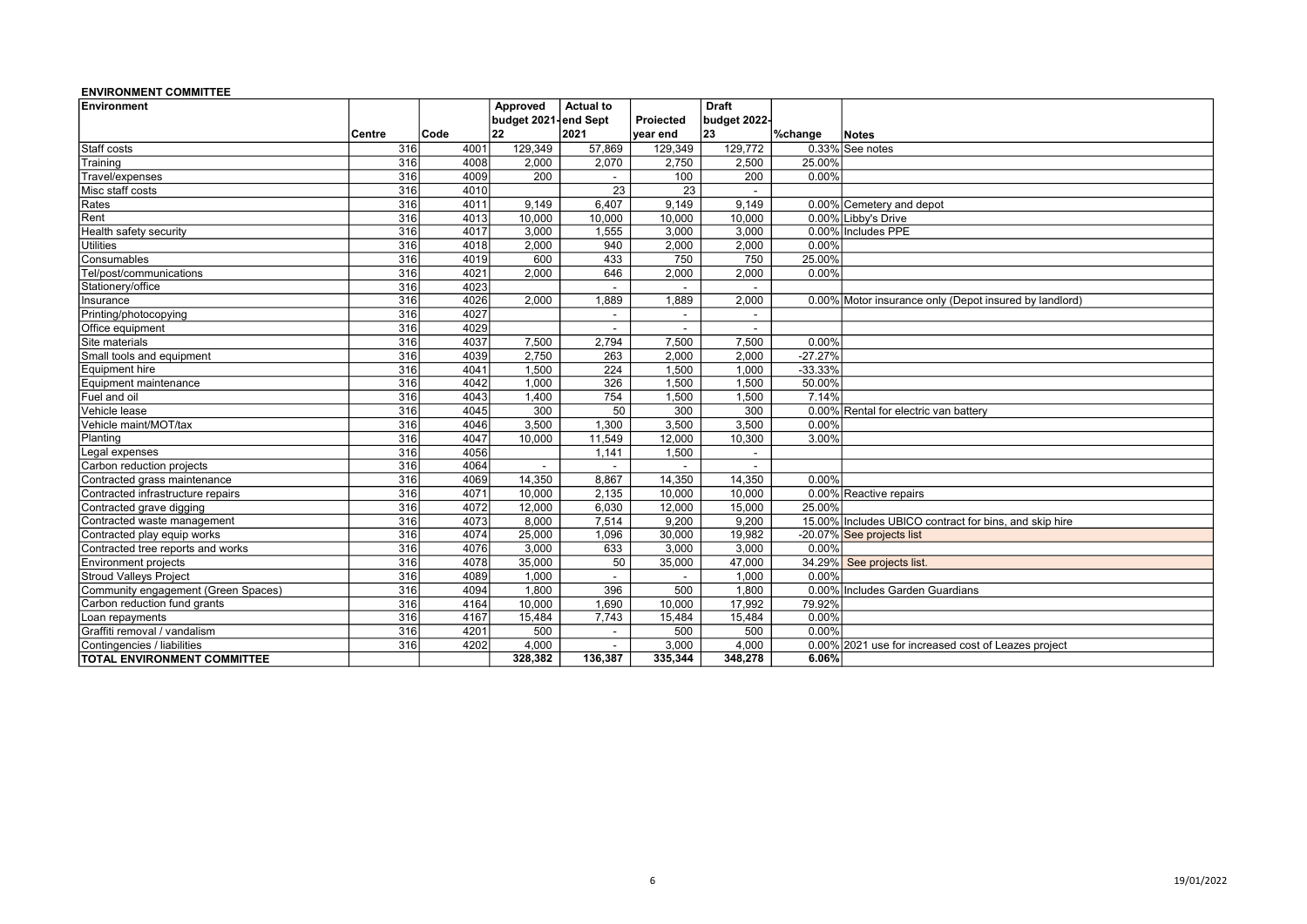#### COMMITTEE TOTALS

| Committee                  |         |      | Approved             | ∣ Actual to |           | <b>Draft</b> |            |       |
|----------------------------|---------|------|----------------------|-------------|-----------|--------------|------------|-------|
|                            |         |      | budget 2021-end Sept |             | Proiected | budget 2022- |            |       |
|                            | ∣Centre | Code | 22                   | 2021        | ∣vear end | $ 23\rangle$ | %change    | Notes |
| <b>IFinance and Policy</b> |         |      | 592,283              | 194,830     | 424.886   | 435,036      | $-26.55%$  |       |
| Community                  |         |      | 112,338              | 41,938      | 67.587    | 109.348      | $-2.66%$   |       |
| Regeneration               |         |      | 82,130               | 30.722      | 48.854    | 98.520       | 19.96%     |       |
| Consultations and Highways |         |      | 5.000                | 251         | 506       | 4,500        | $-10.00\%$ |       |
| Environment                |         |      | 328,382              | 136,387     | 335,344   | 348,278      | 6.06%      |       |
| <b>TOTAL EXPENDITURE</b>   |         |      | 1,120,133            | 404,128     | 877.177   | 995,682      | $-11.11%$  |       |

#### INCOME

| Income source                    |                  |        | Approved                 | <b>Actual to</b>         |                          | Draft                    |             |                                                                |
|----------------------------------|------------------|--------|--------------------------|--------------------------|--------------------------|--------------------------|-------------|----------------------------------------------------------------|
|                                  |                  |        | budget 2021-end Sept     |                          | Proiected                | budget 2022-             |             |                                                                |
|                                  | Centre           | Code   | 22                       | 2021                     | year end                 | 23                       | %change     | <b>Notes</b>                                                   |
| Rents                            | 105              | 1001   | 763                      | 1,654                    | 1,654                    |                          | $-100.00\%$ |                                                                |
| Wayleaves                        | 105 <sub>1</sub> | 1002   |                          | -                        |                          |                          |             |                                                                |
| s.106                            | 105              | 1006   | $\overline{\phantom{0}}$ | -                        | $\overline{\phantom{a}}$ | 10,000                   |             | Potential s106 for Daisy Bank                                  |
| Community Infrastructure Levy    | 105              | 1009   | 500                      | 3,336                    | 3,523                    | 1,000                    |             | 100.00% See projects list                                      |
| Grant hosting for community orgs | 105              | 1011   |                          | 500                      | 500                      | $\overline{\phantom{a}}$ |             |                                                                |
| Grants received                  | 105 <sub>1</sub> | 1077   | 148,643                  | 3,616                    | 3,616                    | 60,000                   |             | -59.63% External grants. See projects list                     |
| <b>SDC</b>                       | 105              | 1078   |                          | 10,586                   | 25,000                   | $\overline{\phantom{a}}$ |             |                                                                |
| Miscellaneous                    | 105              | 1095   | 500                      | 132                      | 200                      | 500                      |             | 0.00% (2020 income - include grants held for community groups) |
| A419 project contributions       | 105              | 1098   |                          | -                        |                          |                          |             |                                                                |
| Cemetery income                  | 105              | 1101   | 30,000                   | 8,883                    | 30,000                   | 30,600                   |             | 2.00% Agreed increase 2%                                       |
| Interest                         | 105              | 1190   | 2,000                    | 55                       | 200                      | 500                      | $-75.00\%$  |                                                                |
| Use of reserves                  | various          | 4998   | 197,897                  | -                        | 75,567                   | 104,453                  |             | -47.22% See Reserves Movement                                  |
| Transfer to reserves             | various          | 4999   | 5,000                    | $\overline{\phantom{a}}$ | 23,828                   | 5,000                    |             | 0.00% See Reserves Movement                                    |
| Subtotal                         |                  |        | 375,303                  | 7,590                    | 116,432                  | 202,053                  | $-46.16%$   |                                                                |
| Precept                          |                  | 1176 l | 744,830                  | 372,415                  | 744,830                  | 793,629                  | 6.55%       |                                                                |
| <b>TOTAL INCOME</b>              |                  |        | 1,120,133                | 380,005                  | 861,262                  | 995,682                  | $-11.11\%$  |                                                                |

| <b>Precept calculation</b>                | 21/22    | 22/23   | <b>Notes</b>                      |
|-------------------------------------------|----------|---------|-----------------------------------|
| Precept requirement                       | 744.830  | 793.629 |                                   |
| Tax Base                                  | 4.292.91 |         | 4361.30 Tax base confirmed by SDC |
| Band D annual charge                      | 173.50   | 181.97  |                                   |
| % inc. of Band D on previous year         | l.65%    | 4.88%   |                                   |
| Cash increase on previous year - annual   | 2.81     | 8.47    |                                   |
| Cash increase on previous year - per week | 0.05     | 0.16    |                                   |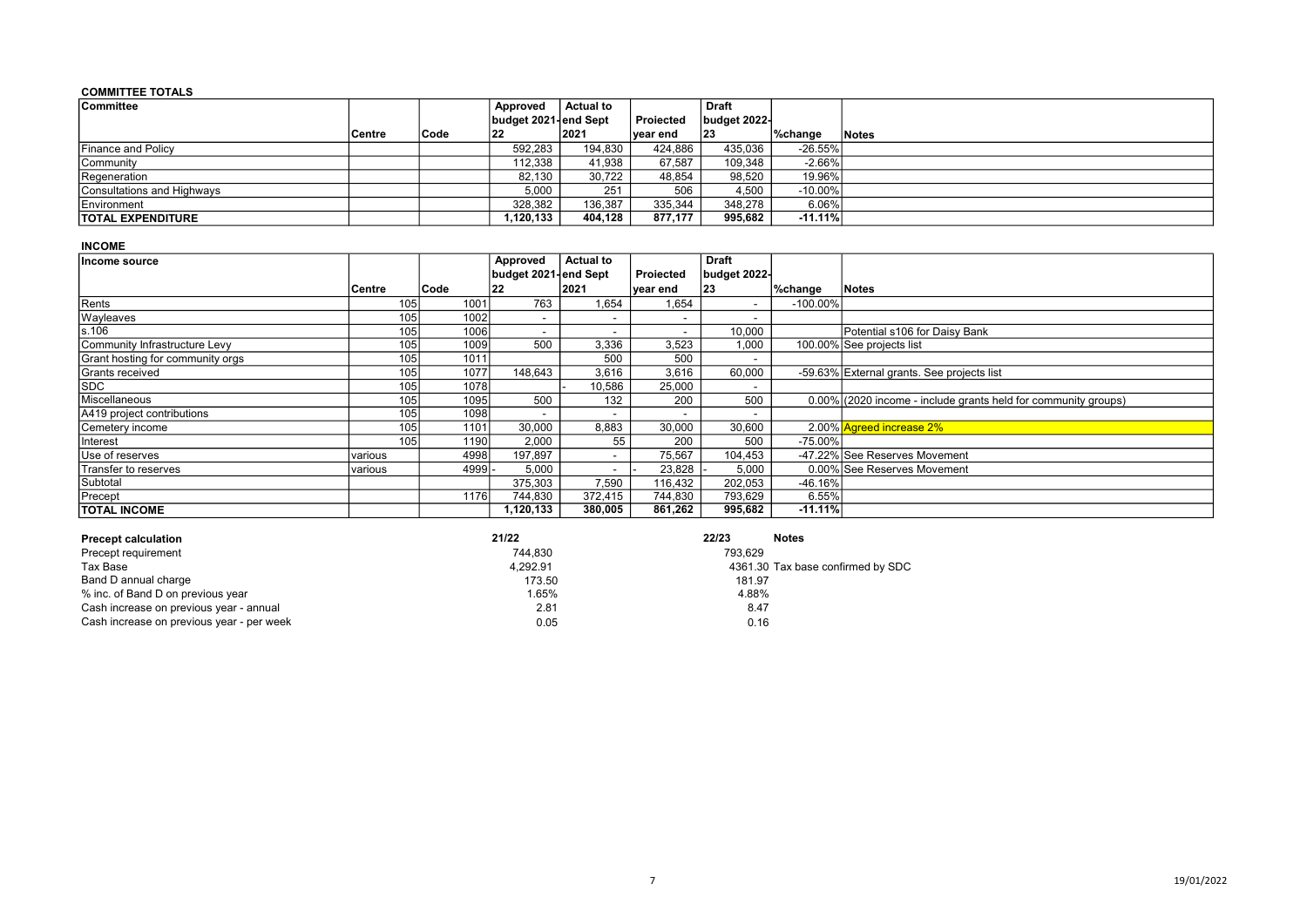### PROJECTS summary 2022-23

| <b>EXPENDITURE</b>                  |                |                 |                             |                      |                                 |                            |                 |        |       | <b>INCOME</b> |                                           |                                           |
|-------------------------------------|----------------|-----------------|-----------------------------|----------------------|---------------------------------|----------------------------|-----------------|--------|-------|---------------|-------------------------------------------|-------------------------------------------|
| <b>Committee</b>                    | Cost<br>centre | Cost<br>code(s) | <b>Project</b>              | <b>Description</b>   | <b>Source of income</b>         | <b>EXPENDITURE JUSE OF</b> | <b>RESERVES</b> | s106   | СIL   | <b>Grants</b> | <b>SubTotal</b><br><b>Other</b><br>income | balance to<br>be met by<br><b>PRECEPT</b> |
| Regeneration                        | 108            | 4216            | NDP projects - general      | See notes            | Reserves and CIL                | 25,000                     | 25,000          |        |       |               | 25,000                                    |                                           |
| Regeneration                        | 108            | 4217            | <b>NDP</b> review           | <b>See notes</b>     | Grants                          | 10,000                     |                 |        |       | 10,000        | 10,000                                    |                                           |
| Regeneration                        | 108            | new             | NDP projects - monitoring   | See notes            | <b>Reserves</b>                 | 1,161                      |                 |        |       |               |                                           | 1,161                                     |
| Regeneration                        | 108            | new             | Subscription Rooms          | Forecourt project    | Reserves, grants and<br>precept | 50,000                     | 10,000          |        | 1,000 | 30,000        | 41,000                                    | 9,000                                     |
|                                     |                |                 |                             |                      |                                 |                            |                 |        |       |               |                                           |                                           |
| <b>Consultations &amp; Highways</b> | 503            | 4136            | Road Safety WG              | Road Safety projects | Reserves                        | 4,500                      | 4,500           |        |       |               | 4,500                                     |                                           |
|                                     |                |                 |                             |                      |                                 |                            |                 |        |       |               |                                           |                                           |
| Environment                         | 316            | 4074            | Play equipment updates      | New play equipment   | Precept                         | 19,982                     | 9,982           | 10,000 |       |               | 19,982                                    |                                           |
| Environment                         | 316            | 4078            | <b>Environment projects</b> | See notes            | <b>Precept</b>                  | 47,000                     | 12.191          |        |       |               | 12,191                                    | 34,809                                    |
|                                     |                |                 |                             |                      | <b>GRAND TOTAL</b>              | 248,643                    | 104,453         | 10,000 | 1,000 | 60,000        | 175,453                                   | 73,190                                    |

| Potential projects not included in budget, but for which funds are available in reserves |                                                                              |                          |  |  |  |  |  |  |  |
|------------------------------------------------------------------------------------------|------------------------------------------------------------------------------|--------------------------|--|--|--|--|--|--|--|
| <b>Project</b>                                                                           | <b>Decription</b>                                                            | <b>Available reserve</b> |  |  |  |  |  |  |  |
| New cemetery                                                                             | If project resurrected reserves can be used for<br>further preparatory work. | 20,000                   |  |  |  |  |  |  |  |
| Footpaths project                                                                        | <b>Registration of Lost Ways</b>                                             | 1,000                    |  |  |  |  |  |  |  |
| Wallbridge project                                                                       | Gateway development (STC Contribution only)                                  | 4,994                    |  |  |  |  |  |  |  |
| Planning consultancy                                                                     | Contingency fund for any major planning<br>applications                      | 9,000                    |  |  |  |  |  |  |  |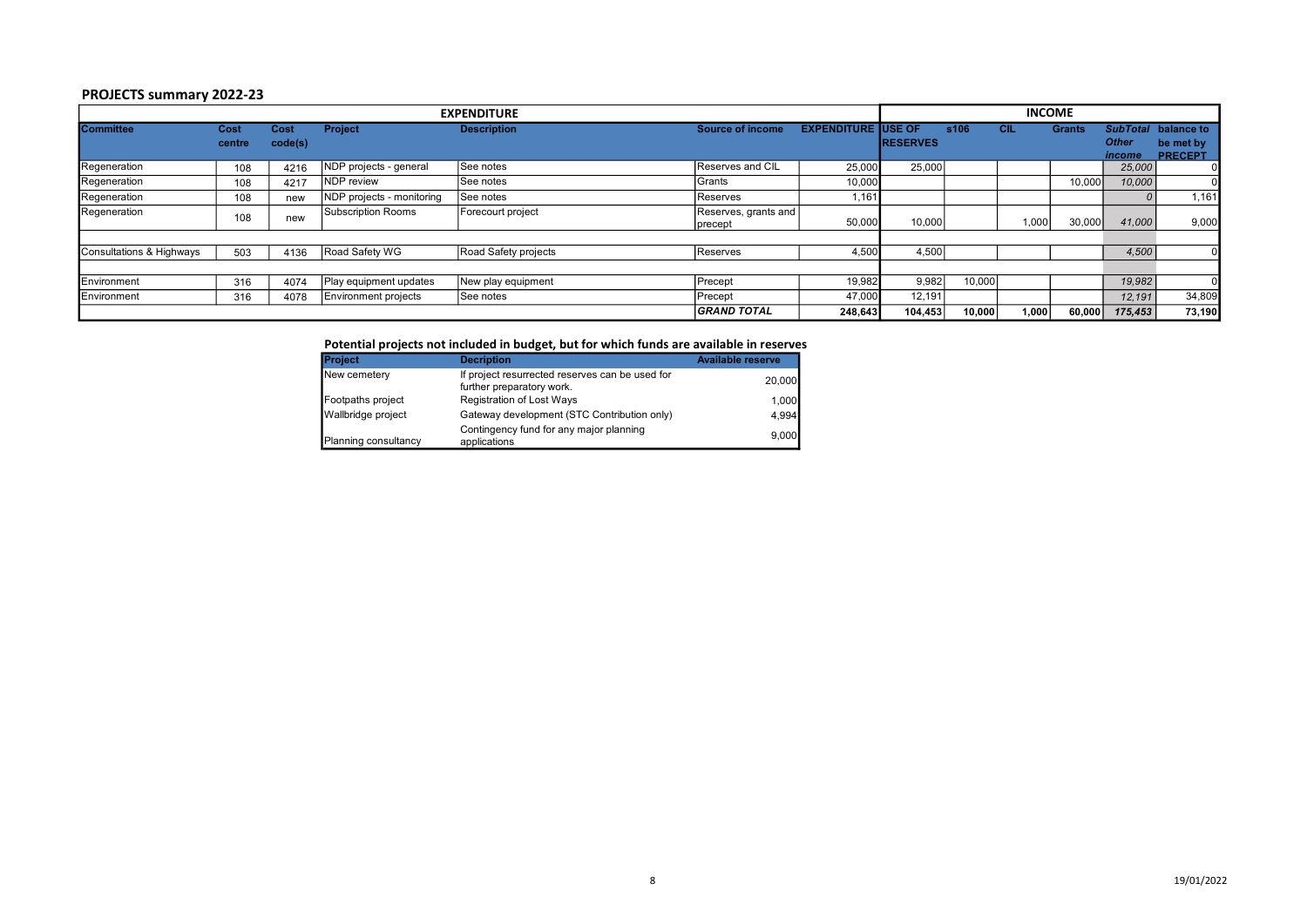#### CAPITAL PROJECTS

### Thanet House works projects

#### 2021-22

|                           |        |       |               | <b>Projected vear</b> |                         |                  |       |               | Projected |
|---------------------------|--------|-------|---------------|-----------------------|-------------------------|------------------|-------|---------------|-----------|
| Expenditure               | Centre | lCode | <b>Budaet</b> | lend                  | lincome                 | lCentre          | Code  | <b>Budget</b> | ∣vear end |
| Maintenance               | 104    | 4036  | 25,000        | 5,000                 | <b>IUse of reserves</b> | 1051             | 49981 | 17,8861       |           |
| <b>IFlats maintenance</b> | 104    | 4058  | 20,000        | 250                   | IGrants                 | 105 <sub>1</sub> | 1077  | 20,000        |           |
| Carbon reduction projects | 104    | 4064  | 10.000        |                       | <b>IPrecept</b>         | 105 <sub>1</sub> | 1176  | 22.114        | 22.114    |
| <b>Consultancy</b>        | 104    | 4059  | 5,000         | 3.213                 | <b>TOTAL</b>            |                  |       | 60.000        | 22.114    |
| <b>TOTAL</b>              |        |       | 60.000        | 8,463                 |                         |                  |       |               |           |

| Projected year |                  |                  |       |               | Projected |
|----------------|------------------|------------------|-------|---------------|-----------|
| end            | lincome          | lCentre          | lCode | <b>Budget</b> | ∣vear end |
| 5,000          | iUse of reserves | 105 <sub>l</sub> | 4998  | 17.886        |           |
| 250            | Grants           | 105              | 1077  | 20,000        |           |
|                | Precept          | 105              | 1176l | 22.114        | 22.114    |
| 3,213          | <b>TOTAL</b>     |                  |       | 60,000        | 22.114    |

Reserve movement year end<br>
Reserve movement year end<br>
13.651<br>
Opening balance<br>
Opening balance<br>
Opening balance<br>
Opening balance<br>
Opening balance<br>
Opening balance<br>
13.651

| <b>IExpenditure</b>       | lCentre          | <b>Code</b> | Budget | <b>Funded by</b> | <b>Income</b>   | lCentre          | <b>Code</b> | Budget |
|---------------------------|------------------|-------------|--------|------------------|-----------------|------------------|-------------|--------|
|                           |                  |             |        | Reserve and      |                 |                  |             |        |
| Maintenance               | 104 <sub>1</sub> | 4036        |        | 35.000 precept   | Use of reserves | 1051             | 4998l       | 14,605 |
| <b>Flats maintenance</b>  | 104              | 4058        |        |                  | IGrants         | 105i             | 1077        | 20,000 |
| Carbon reduction projects | 1041             | 4064        |        | 20.000 Grants    | Precept         | 105 <sub>1</sub> | 11761       | 25,395 |
|                           |                  |             |        | Reserve and      |                 |                  |             |        |
| Consultancy               | 104.             | 4059        |        | 5.000 precept    |                 |                  |             | 60,000 |
| <b>ITOTAL</b>             |                  |             | 60,000 |                  |                 |                  |             |        |

| Income - expenditure<br>Balance carried forward |        | 13,651 add to Thanet House reserve<br>14,605 |               |  |  |  |  |  |
|-------------------------------------------------|--------|----------------------------------------------|---------------|--|--|--|--|--|
| <b>Income</b>                                   | Centre | Code                                         | <b>Budget</b> |  |  |  |  |  |
| Use of reserves                                 | 105    | 4998                                         | 14,605        |  |  |  |  |  |
| <b>IGrants</b>                                  | 105    |                                              |               |  |  |  |  |  |

|             | ıoranıs  | וכטו             | 1 U 7 Z | ZU.UUUT |
|-------------|----------|------------------|---------|---------|
| Grants      | 'Precept | 105 <sub>1</sub> | 1176    | 25.395  |
| Reserve and |          |                  |         |         |
| precept     |          |                  |         | 60.000  |

Reserve carried forward 0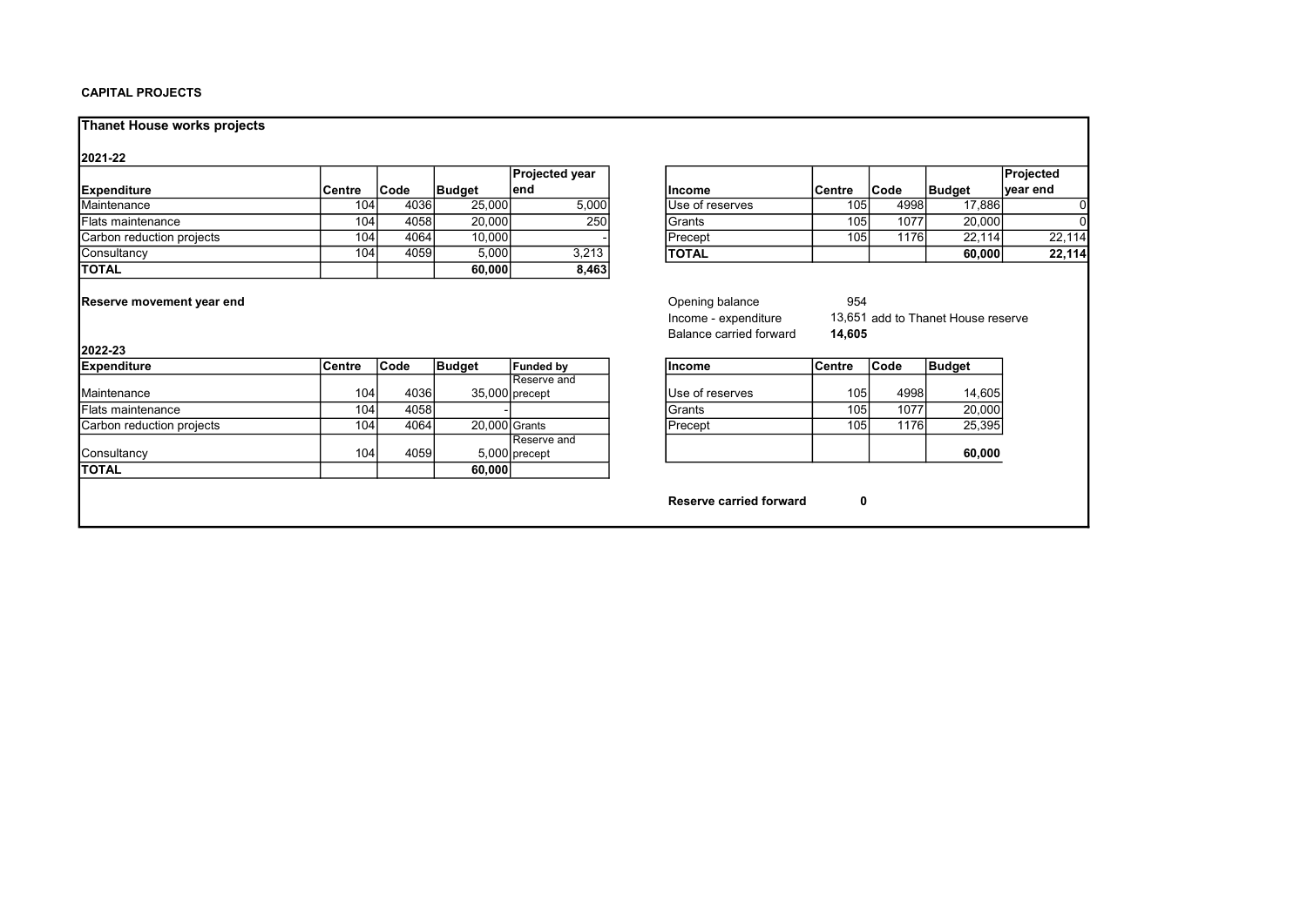## NDP REVIEW AND PROJECTS

|                             |        |          |               | ∣Proiected vear |                  |                  |       |               | <b>Projected</b> |
|-----------------------------|--------|----------|---------------|-----------------|------------------|------------------|-------|---------------|------------------|
| 2021-22                     | Centre | 'Code    | <b>Budaet</b> | lend            | lincome          | <b>Centre</b>    | ∣Code | <b>Budget</b> | ∣vear end        |
| <b>NDP WG projects</b>      | 108    | 4216     | 49,364        | 22.544          | IUse of reserves | 105              | 4998  | 59.500        | 25,682           |
| <b>NDP Review</b>           | 108    | 4217     | 20,000        | 2,000           | IGrants          | 105 <sub>1</sub> | 1077  | 10.000        |                  |
| <b>Pollution monitoring</b> |        | 108 Inew | 636           | 4.661           | <b>ICIL</b>      | 1051             |       | 500           | 3,523            |
| <b>ITOTAL</b>               |        |          | 70.000        | 29.205          | <b>TOTAL</b>     |                  |       | 70,000        | <b>29.205</b>    |

Reserve movement year end

| Projected year |                 |         |      |               | Projected |
|----------------|-----------------|---------|------|---------------|-----------|
| end            | Income          | Centre  | Code | <b>Budget</b> | ∣vear end |
| 22,544         | Use of reserves | 105     | 4998 | 59,500        | 25,682    |
| 2,000          | Grants          | 105     | 1077 | 10,000        |           |
| 4,661          | CIL             | 105     |      | 500           | 3,523     |
| 29,205         | <b>TOTAL</b>    |         |      | 70,000        | 29,205    |
|                |                 |         |      |               |           |
|                | Opening balance | 100,086 |      |               |           |

|                         | .                               |
|-------------------------|---------------------------------|
| use of reserve          | - 25,682 deduct from to reserve |
| Balance carried forward | 74,404                          |

#### 2022-23

| <b>NDP</b> projects                    | Centre | <b>Code</b>     | Budget         | Funded bv               | lincome                        | Centre           | <b>Code</b> | Budget |
|----------------------------------------|--------|-----------------|----------------|-------------------------|--------------------------------|------------------|-------------|--------|
| <b>Street Spaces work</b>              | 108    | 4216            |                | $12,000$ reserve        | Use of reserves                | 105              | 4998        | 35,000 |
| Golden valley project website          | 108    | 4216            |                | 16 reserve              | lGrants - NDP                  | 105l             | 1077        | 10,000 |
| Match funding for new projects         | 108    | 4216            |                | $12,984$ reserve        | IGrants - forecourt            | 105              | 1077        | 30,000 |
| Sub Rooms forecourt                    |        |                 |                | precept, grant,         |                                |                  |             |        |
|                                        |        | 108 Inew        |                | 50,000 reserve, and CIL | precept                        | 105l             | 1176l       | 10,161 |
|                                        |        | <b>SUBTOTAL</b> | 75,000         |                         | <b>CIL</b>                     | 105 <sub>l</sub> | 1009        | 1,000  |
| <b>NDP</b> review                      | 108    | 4217            |                |                         | <b>TOTAL</b>                   |                  |             | 86,161 |
| Commonplace license renewal            |        |                 | 2,000          |                         |                                |                  |             |        |
| Communications and engagement          |        |                 | 8,000          |                         | <b>Reserve carried forward</b> | 39,404           |             |        |
|                                        |        | SUBTOTAL        | $10,000$ grant |                         |                                |                  |             |        |
| <b>Pollution monitoring</b>            |        | 108 new         |                |                         |                                |                  |             |        |
| Nox tube analysis                      |        |                 | 661            |                         |                                |                  |             |        |
| Consultant report - update on new data |        |                 | 500            |                         |                                |                  |             |        |
|                                        |        | <b>SUBTOTAL</b> |                | $1,161$ precept         |                                |                  |             |        |
|                                        |        | <b>TOTAL</b>    | 86,161         |                         |                                |                  |             |        |

| <b>Budget</b> | <b>Funded by</b>                           | ilncome            | <b>Centre</b> | lCode | Budget |
|---------------|--------------------------------------------|--------------------|---------------|-------|--------|
|               | 12.000 reserve                             | Use of reserves    | 105           | 49981 | 35,000 |
|               | 16Ireserve                                 | Grants - NDP       | 105           | 1077  | 10,000 |
|               | 12,984 reserve                             | Grants - forecourt | 105           | 1077  | 30,000 |
|               | precept, grant,<br>50,000 reserve, and CIL | precept            | 105           | 1176l | 10.161 |
| 75,000        |                                            | <b>CIL</b>         | 105           | 1009l | 1,000  |
| ۰             |                                            | <b>TOTAL</b>       |               |       | 86,161 |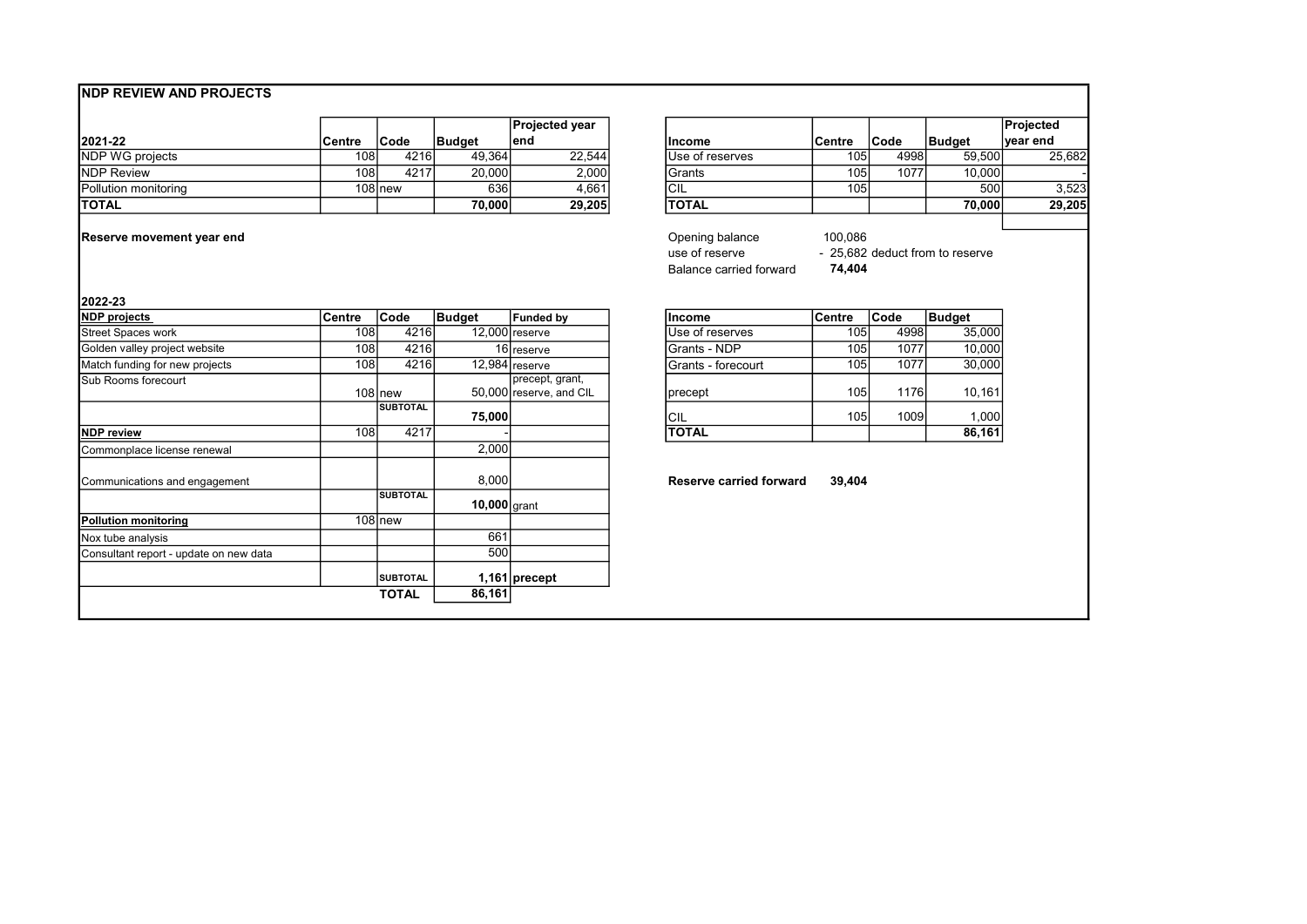|  | <b>ROAD SAFETY</b> |
|--|--------------------|
|--|--------------------|

|                                      |               |             |               | <b>Projected year</b> |                                                              |                     |             |        | Projected |
|--------------------------------------|---------------|-------------|---------------|-----------------------|--------------------------------------------------------------|---------------------|-------------|--------|-----------|
| 2021-22                              | <b>Centre</b> | <b>Code</b> | <b>Budget</b> | lend                  | lincome                                                      | <b>Centre</b>       | <b>Code</b> | Budget | ∣vear end |
| Road safety working group projects   | 503           | 4136        | 5,000         | 500                   | precept                                                      | 105                 | 1077        | 5,000  |           |
| <b>TOTAL</b>                         |               |             | 5,000         | 500                   | <b>TOTAL</b>                                                 |                     |             | 5,000  |           |
| Reserve movement year end<br>2022-23 |               |             |               |                       | Opening balance<br>use of reserve<br>Balance carried forward | 0<br>4,500<br>4,500 |             |        |           |
| <b>Expenditure</b>                   | <b>Centre</b> | Code        | <b>Budget</b> |                       | lincome                                                      | Centre              | <b>Code</b> | Budget |           |
| Road safety working group projects   | 503           | 4136        | 4,500         |                       | Use of reserves                                              | 105 <sub>l</sub>    | 4998        | 4,500  |           |
| Ιτοται                               |               |             | 4,500         |                       | <b>TOTAL</b>                                                 |                     |             | 4,500  |           |

| Projected year<br>end | Income                                                       | Centre              | Code | <b>Budget</b> | Projected<br>year end |
|-----------------------|--------------------------------------------------------------|---------------------|------|---------------|-----------------------|
| 500                   | precept                                                      | 105                 | 1077 | 5,000         | 5,000                 |
| 500                   | <b>TOTAL</b>                                                 |                     |      | 5,000         | 5,000                 |
|                       | Opening balance<br>use of reserve<br>Balance carried forward | 0<br>4,500<br>4,500 |      |               |                       |
|                       | Income                                                       | Centre              | Code | <b>Budget</b> |                       |
|                       | Use of reserves                                              | 105                 | 4998 | 4,500         |                       |
|                       | <b>TOTAL</b>                                                 |                     |      | 4,500         |                       |
|                       | Reserve carried forward                                      |                     |      |               |                       |

| 12021-22                      |         |      |               |                        |                  |                  |      |               |           |
|-------------------------------|---------|------|---------------|------------------------|------------------|------------------|------|---------------|-----------|
|                               |         |      |               | <b>IProjected vear</b> |                  |                  |      |               | Projected |
| <b>IExpenditure</b>           | ∣Centre | Code | <b>Budaet</b> | lend                   | lincome          | <b>Centre</b>    | Code | <b>Budaet</b> | vear end  |
| <b>Play equipment updates</b> | 316     | 4074 | 25,000        | 30,000                 | IUse of reserves | 105 <sub>1</sub> | 4998 | 3.212         |           |
| <b>ITOTAL</b>                 |         |      | 25.000        | 30,000                 | 'Precept         | 105.             | 1077 | 21,788        | 21,788    |

| <b>IExpenditure</b>    | Centre | Code | <b>Budget</b> | <b>Income</b>    | lCentre          | <b>Code</b> | <b>Budget</b> |
|------------------------|--------|------|---------------|------------------|------------------|-------------|---------------|
| Play equipment updates | 316    | 4074 | 19.982        | IUse of reserves | 105 <sub>1</sub> | 4998l       |               |
| <b>ITOTAL</b>          |        |      | 19.982        | s106             | 105              | 1006l       |               |
|                        |        |      |               | <b>TOTAL</b>     |                  |             |               |

|                           |        |             |               | Projected year |                         |        |                    |               | Projected |
|---------------------------|--------|-------------|---------------|----------------|-------------------------|--------|--------------------|---------------|-----------|
| <b>Expenditure</b>        | Centre | <b>Code</b> | <b>Budget</b> | lend           | Income                  | Centre | <b>Code</b>        | Budget        | ∣vear end |
| Play equipment updates    | 316    | 4074        | 25,000        | 30,000         | Use of reserves         | 105    | 4998               | 3,212         |           |
| TOTAL                     |        |             | 25,000        | 30,000         | Precept                 | 105    | 1077               | 21,788        | 21,788    |
|                           |        |             |               |                | s106                    | 105    | 1006               |               | 8,889     |
|                           |        |             |               |                | <b>TOTAL</b>            |        |                    | 25,000        | 30,677    |
|                           |        |             |               |                |                         |        |                    |               |           |
| Reserve movement year end |        |             |               |                | Opening balance         | 24,324 |                    |               |           |
|                           |        |             |               |                | Income - expenditure    | $\sim$ | 677 Add to reserve |               |           |
|                           |        |             |               |                | Balance carried forward | 25,001 |                    |               |           |
| 2022-23                   |        |             |               |                |                         |        |                    |               |           |
| Expenditure               | Centre | Code        | <b>Budget</b> |                | <b>Income</b>           | Centre | Code               | <b>Budget</b> |           |
| Play equipment updates    | 316    | 4074        | 19,982        |                | Use of reserves         | 105    | 4998               | 9,982         |           |
| TOTAL                     |        |             | 19,982        |                | s106                    | 105    | 1006               | 10,000        |           |
|                           |        |             |               |                | <b>TOTAL</b>            |        |                    | 19,982        |           |
|                           |        |             |               |                |                         |        |                    |               |           |
|                           |        |             |               |                |                         |        |                    |               |           |
|                           |        |             |               |                | Reserve carried forward | 15019  |                    |               |           |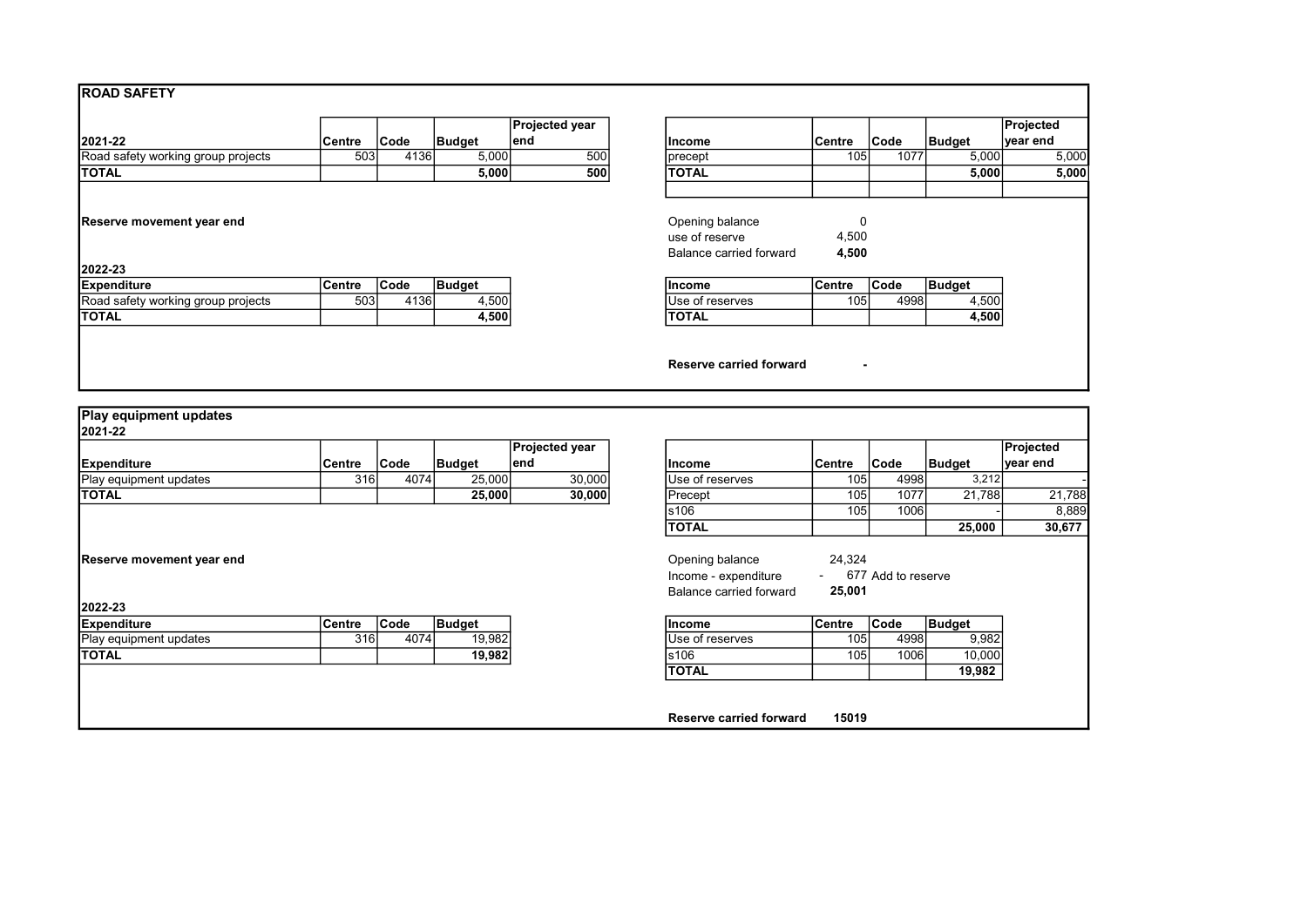### Environment projects

|                                |        |       |          | <b>Projected year</b> |                      |               |      |               | Projected |
|--------------------------------|--------|-------|----------|-----------------------|----------------------|---------------|------|---------------|-----------|
| 2021-22                        | Centre | 'Code | l Budaet | lend                  | Income               | <b>Centre</b> | Code | <b>Budaet</b> | vear end  |
|                                |        |       |          |                       | Use of reserves (Env |               |      |               |           |
| Parliament Street wall repairs | 316    | 40781 | 15.000   | 15.000l               | Projects)            | 105           | 4998 | 24,886        | 24.886    |
| <b>B</b> ank Gardens railings  | 316    | 4078  | 20,000   | 20,000                | precept              | 1051          | 1077 | 10.114        | 10.114    |
| <b>TOTAL</b>                   |        |       | 35,000   | 35,000                | <b>TOTAL</b>         |               |      | 35,000        | 35,000    |

#### Reserve movement year end

2022-23<br>Expenditure

| <b>Environment projects</b>       |        |      |                 |                                          |                                |                        |                  |                              |           |
|-----------------------------------|--------|------|-----------------|------------------------------------------|--------------------------------|------------------------|------------------|------------------------------|-----------|
|                                   |        |      |                 | Projected year                           |                                |                        |                  |                              | Projected |
| 2021-22                           | Centre | Code | <b>Budget</b>   | lend                                     | Income                         | Centre                 | <b>Code</b>      | Budget                       | year end  |
|                                   |        |      |                 |                                          | Use of reserves (Env           |                        |                  |                              |           |
| Parliament Street wall repairs    | 316    | 4078 | 15,000          | 15,000                                   | Projects)                      | 105                    | 4998             | 24,886                       | 24,886    |
| <b>Bank Gardens railings</b>      | 316    | 4078 | 20,000          | 20,000                                   | precept                        | 105                    | 1077             | 10,114                       | 10,114    |
| <b>TOTAL</b>                      |        |      | 35,000          | 35,000                                   | <b>TOTAL</b>                   |                        |                  | 35,000                       | 35,000    |
|                                   |        |      |                 |                                          |                                |                        |                  |                              |           |
|                                   |        |      |                 |                                          |                                | Env                    | Chapel/          |                              |           |
| Reserve movement year end         |        |      |                 |                                          |                                | Projects               | depot            |                              |           |
|                                   |        |      |                 |                                          | Opening balance                | 28,386                 | 8691             |                              |           |
|                                   |        |      |                 |                                          | use of reserve                 | 24,886                 | 0                |                              |           |
|                                   |        |      |                 |                                          | <b>Balance carried forward</b> | 3,500                  | 8,691            |                              |           |
| 2022-23                           |        |      |                 |                                          |                                |                        |                  |                              |           |
| <b>Expenditure</b>                | Centre | Code | <b>Budget</b>   |                                          | Income                         | Centre                 | Code             | Budget                       |           |
|                                   |        |      |                 |                                          |                                |                        |                  |                              |           |
|                                   |        |      |                 |                                          | Use of reserves (Env           |                        |                  |                              |           |
| Long Ground river bank and bog    | 316    | 4078 | 10,000          |                                          | Projects and Chapel fund)      | 105                    | 4998             | 12.191                       |           |
| Interpretation                    | 316    | 4078 | 26,000          |                                          | precept                        | 105                    | 1077             | 34,809                       |           |
| Fennels View                      | 316    | 4078 | 1,000           |                                          | <b>TOTAL</b>                   |                        |                  | 47,000                       |           |
| Accessibilty improvements         | 316    | 4078 | 10,000          |                                          |                                |                        |                  |                              |           |
| <b>TOTAL</b>                      |        |      | 47,000          |                                          |                                | Env<br><b>Projects</b> | Chapel/<br>depot |                              |           |
|                                   |        |      |                 |                                          | <b>Reserves carried</b>        |                        |                  |                              |           |
|                                   |        |      |                 |                                          | forward                        |                        |                  |                              |           |
|                                   |        |      |                 |                                          |                                |                        |                  |                              |           |
| Lansdown Hall works projects      |        |      |                 | <b>MAIN PROJECT POSTPONED UNTIL 2023</b> |                                |                        |                  |                              |           |
| 2021-22                           |        |      |                 |                                          |                                |                        |                  |                              |           |
|                                   |        |      |                 | <b>Projected year</b>                    |                                |                        |                  |                              | Projected |
| Expenditure                       | Centre | Code | <b>Budget</b>   | lend                                     | Income                         | Centre                 | Code             | Budget                       | year end  |
| Lansdown Hall fees                | 109    | 4143 | 3,935           | 2,000                                    | Use of reserves                | 105                    | 4998             | 61,377                       | 5,999     |
| Lansdown Hall maintenance/project | 109    | 4144 | 176,085         | 3,999                                    | Grants                         | 105                    | 1077             | 118,643                      |           |
| TOTAL                             |        |      | 180,020         | 5,999                                    | <b>TOTAL</b>                   |                        |                  | 180,020                      | 5,999     |
|                                   |        |      |                 |                                          |                                |                        |                  |                              |           |
| Reserve movement vear end         |        |      |                 |                                          | Opening balance                | 96,910                 |                  |                              |           |
|                                   |        |      |                 |                                          | use of reserve                 |                        |                  | 5,999 deduct from to reserve |           |
|                                   |        |      |                 |                                          |                                |                        |                  |                              |           |
|                                   |        |      |                 |                                          | <b>Reserve carried forward</b> | 90,911                 |                  |                              |           |
| 2022-23                           |        |      |                 |                                          |                                |                        |                  |                              |           |
| <b>Expenditure</b>                | Centre | Code | <b>Budget</b>   |                                          | <b>Income</b>                  | Centre                 | <b>Code</b>      | Budget                       |           |
| <b>Bank Gardens lighting</b>      | 109    | 4143 | 1,000           |                                          | Use of reserves                | 105                    | 4998             | 10,000                       |           |
|                                   | 109    | 4144 | 9,000           |                                          | <b>TOTAL</b>                   |                        |                  | 10,000                       |           |
| $T$ $T$ $A$ $I$                   |        |      | $\overline{AB}$ |                                          |                                |                        |                  |                              |           |

# 2021-22

#### Lansdown Hall works projects MAIN PROJECT POSTPONED UNTIL 2023

|                                   |        |      |         | <b>Projected vear</b> |                  |                  |      |                     | <b>Projected</b> |
|-----------------------------------|--------|------|---------|-----------------------|------------------|------------------|------|---------------------|------------------|
| Expenditure                       | Centre | Code | Budget  | lend                  | lincome          | Centre           | Code | <sup>1</sup> Budget | <b>∣vear end</b> |
| Lansdown Hall fees                | 109    | 4143 | 3,935   | 2,000                 | IUse of reserves | 105 <sub>1</sub> | 4998 | 61.377              | 5,999            |
| Lansdown Hall maintenance/project | 109l   | 4144 | 176,085 | 3,999                 | .Grants          | 105 <sub>1</sub> | 1077 | 118.643             |                  |
| <b>TOTAL</b>                      |        |      | 180,020 | 5,999                 | <b>TOTAL</b>     |                  |      | 180.020             | 5.999            |

| 2022-23               |        |       |                   |                  |                  |             |               |
|-----------------------|--------|-------|-------------------|------------------|------------------|-------------|---------------|
| Expenditure           | Centre | 'Code | Budaet            | Income           | Centre           | <b>Code</b> | <b>Budaet</b> |
| Bank Gardens lighting | 109    | 4143  | .000 <sub>1</sub> | IUse of reserves | 105 <sub>1</sub> | 4998        |               |
|                       | 1091   | 4144  | 9,000             | <b>TOTAL</b>     |                  |             |               |
| TOTAL                 |        |       | 10,000            |                  |                  |             |               |

Reserve carried forward 80,911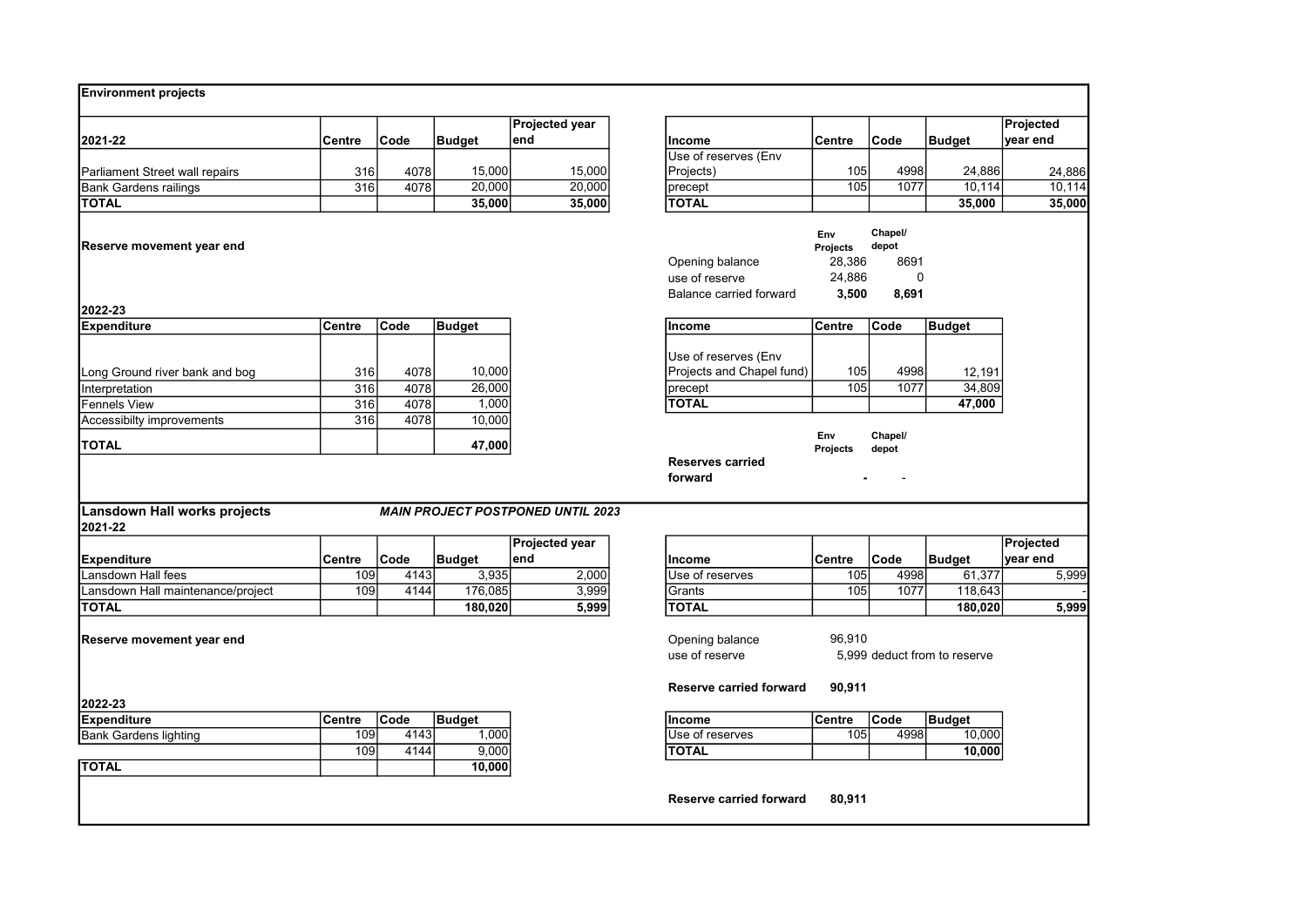|                                      |        |             |               | <b>Projected year</b>        |                         |               |             |        | Projected |
|--------------------------------------|--------|-------------|---------------|------------------------------|-------------------------|---------------|-------------|--------|-----------|
| 2021-22                              | Centre | <b>Code</b> | Budget        | lend                         | Income                  | Centre        | <b>Code</b> | Budget | year end  |
| Grants and projects to support Covid | 107    | 4171        |               |                              |                         |               |             |        |           |
| recovery                             |        |             | 13,710        | 2,000                        | Use of reserves         | 105           | 4998        | 13,710 | 2,000     |
| <b>TOTAL</b>                         |        |             | 13,710        | 2,000                        | <b>TOTAL</b>            |               |             | 13,710 | 2,000     |
| 2022-23                              |        |             |               |                              | Balance carried forward | 18,175        |             |        |           |
| <b>Expenditure</b>                   | Centre | <b>Code</b> | <b>Budget</b> | <b>Funded by</b>             | Income                  | <b>Centre</b> | <b>Code</b> | Budget |           |
| Communty Support Fund                | 107    | 4146        |               | Reserve and<br>8,000 precept | Use of reserves         | 105           | 4998        | 18,175 |           |
| <b>Small Grants Fund</b>             | 107    | 4060        |               | 8,000 Reserve                | Precept                 | 105           | 1077        | 2,825  |           |
| Grants and projects to support Covid |        |             |               | Reserve                      |                         |               |             |        |           |
| recovery                             | 107    | 4171        | 5,000         |                              | <b>TOTAL</b>            |               |             | 21,000 |           |
| <b>TOTAL</b>                         |        |             | 21,000        |                              |                         |               |             |        |           |

|        |                  |                                   | Projected<br>year end          |
|--------|------------------|-----------------------------------|--------------------------------|
|        |                  |                                   |                                |
|        | 4998             | 13,710                            | 2,                             |
|        |                  | 13,710                            | 2,0                            |
|        |                  |                                   |                                |
|        |                  |                                   |                                |
| 20,175 |                  |                                   |                                |
| 2,000  |                  |                                   |                                |
| 18,175 |                  |                                   |                                |
|        |                  |                                   |                                |
|        |                  |                                   |                                |
|        | 4998             | 18,175                            |                                |
|        | 1077             | 2,825                             |                                |
|        |                  | 21,000                            |                                |
|        | Centre<br>Centre | Code<br>105<br>Code<br>105<br>105 | <b>Budget</b><br><b>Budget</b> |

Reserve carried forward 0

|                                                                             |         |      |               | Projected year |                         |        |             |                | Projected |
|-----------------------------------------------------------------------------|---------|------|---------------|----------------|-------------------------|--------|-------------|----------------|-----------|
| 2021-22                                                                     | ∣Centre | Code | <b>Budget</b> | lend           | <b>Income</b>           | Centre | <b>Code</b> | Budget         | ∣vear end |
| Redesign and printing of WASWAY                                             | 107     | 4067 |               | 1,067          | Use of reserves         | 105    | 4998        |                | 1,000     |
| Ιτοται                                                                      |         |      |               | 1,067          | <b>IGeneral reserve</b> |        |             |                | 67        |
|                                                                             |         |      |               |                | <b>TOTAL</b>            |        |             | $\blacksquare$ | 1,067     |
|                                                                             |         |      |               |                | Income                  | Centre | <b>Code</b> | Budget         |           |
|                                                                             |         |      |               |                |                         |        |             |                |           |
|                                                                             | Centre  | Code | <b>Budget</b> |                |                         |        |             |                |           |
| 2022-23<br><b>Expenditure</b><br>Support for Lost Ways volunteers<br>Ιτοται | 107     | 4067 | 250<br>250    |                | precept<br><b>TOTAL</b> | 105    | 1077        | 250<br>250     |           |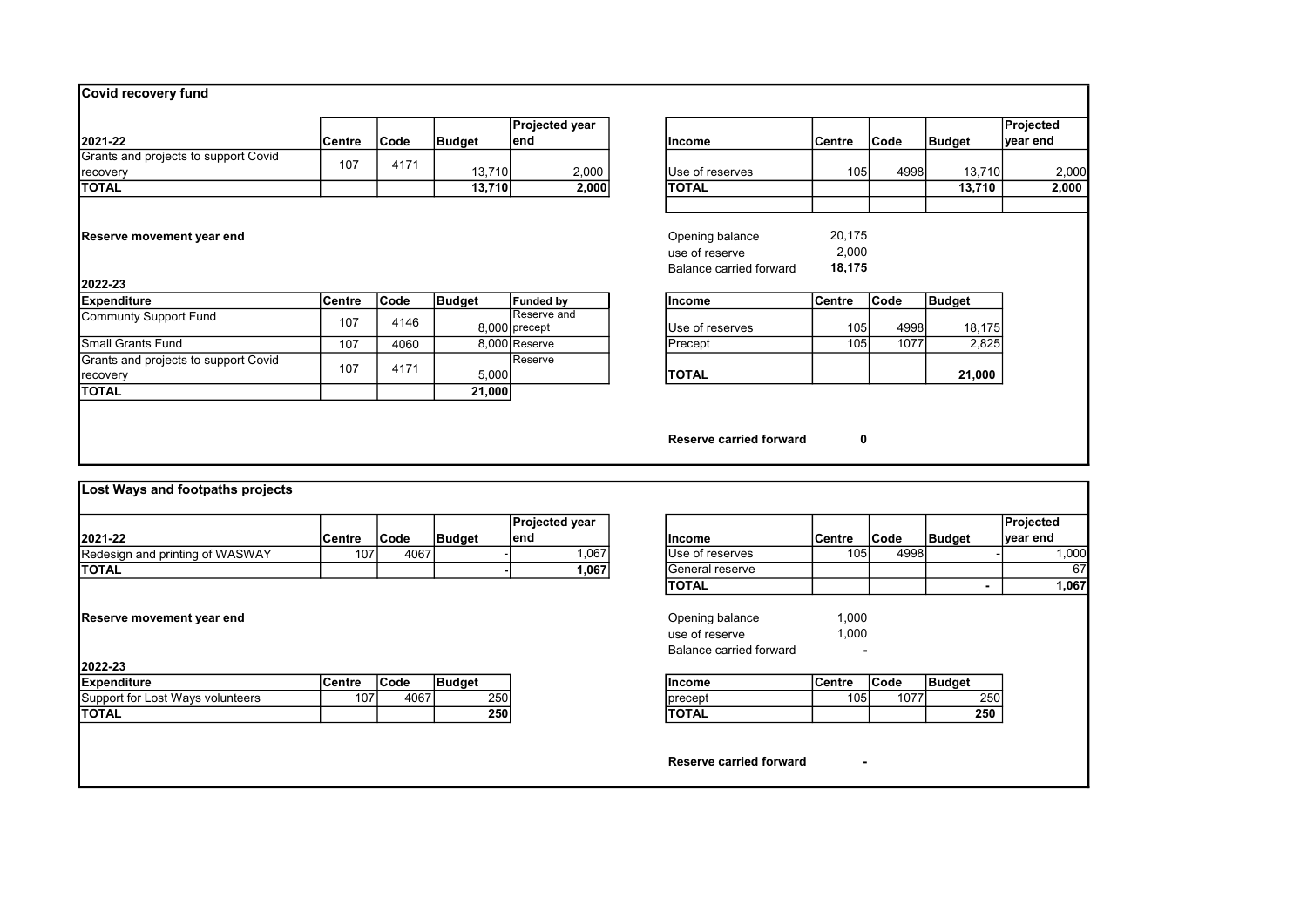# Reserves actual and projected

| <b>General Fund details</b>                                                                               | <b>Actual 31/3/2020</b> | Actual at 31/3/2021* | Projected at 31/3/2022 Notes |                                   |
|-----------------------------------------------------------------------------------------------------------|-------------------------|----------------------|------------------------------|-----------------------------------|
| 3 months revenue expenditure for comparison with<br><b>IGeneral Fund</b>                                  | 178.567                 | 184.101              | 195.925                      | (Total budget - capital projects) |
| <b>Solution</b> General Fund (should be sufficient to cover 3-12<br>Imonths budgeted revenue expenditure) | 284.958                 | 284.958              | 269,043                      |                                   |

NB. Projected expenditure from EMRs is additional to budgeted expenditure (which comes from income)

| Projections for year end suggest a shortfall of income |        |
|--------------------------------------------------------|--------|
| Ivs expenditure to be met from General Reserve         | 15.915 |

| <b>A/C</b> | Ear-marked reserves (EMRs)      | <b>Actual 31/3/2020</b> | Actual at 31/3/2021* | Projected at 31/3/2022 |
|------------|---------------------------------|-------------------------|----------------------|------------------------|
| 321        | <b>Equipment Renewal</b>        | 3,005                   | 3,005                | 3,005                  |
| 324        | <b>Opportunity Fund</b>         | 5,000                   | 5,000                | 10,000                 |
| 325        | New Cemetery fund               | 14.000                  | 14.000               | 14,000                 |
| 328        | Wallbridge                      | 4,994                   | 4,994                | 4,994                  |
| 332        | Xmas lights                     | 2,903                   | 2,903                | 2,903                  |
| 334        | Elections                       | 7,326                   | 7,326                | 1,326                  |
| 338        | Canal                           | 11,466                  | 11,466               | 11,466                 |
| 339        | Lansdown Hall                   | 100,570                 | 96,910               | 90,911                 |
| 342        | <b>Thanet House maint</b>       | 8,886                   | 954                  | 14,605                 |
| 343        | Chapel/Compound                 | 8.691                   | 8,691                | 8,691                  |
| 346        | Footpath survey                 | 1,000                   | 1,000                |                        |
| 349        | Town centre                     | 9.000                   | 9,000                | 9,000                  |
| 350        | Planning contingency fund       | 9.000                   | 9,000                | 9,000                  |
| 351        | <b>NDP Projects</b>             | 118,179                 | 100.086              | 74,404                 |
| 352        | <b>Defibrillators</b>           | 2,295                   | 2,295                | 2,295                  |
| 353        | <b>Walls Project</b>            | 35,850                  |                      |                        |
| 354        | Community Development project   |                         |                      |                        |
| 381        | Covid19 Community Support       | 11,710                  | 20,175               | 18,175                 |
| 382        | Carbon reduction projects       | 5,000                   | 13,361               | 13,361                 |
| 383        | Play equipment replacement fund |                         | 24,324               | 25,001                 |
| 384        | Environment projects fund       |                         | 28,386               | 3,500                  |
| 385        | Community safety fund           |                         | 10,000               |                        |
| new        | Road Safety                     |                         |                      | 4,500                  |
|            | <b>Total EMRs</b>               | 358,875                 | 372,876              | 321,137                |
|            | <b>Total reserves</b>           |                         | 657,834              | 590,180                |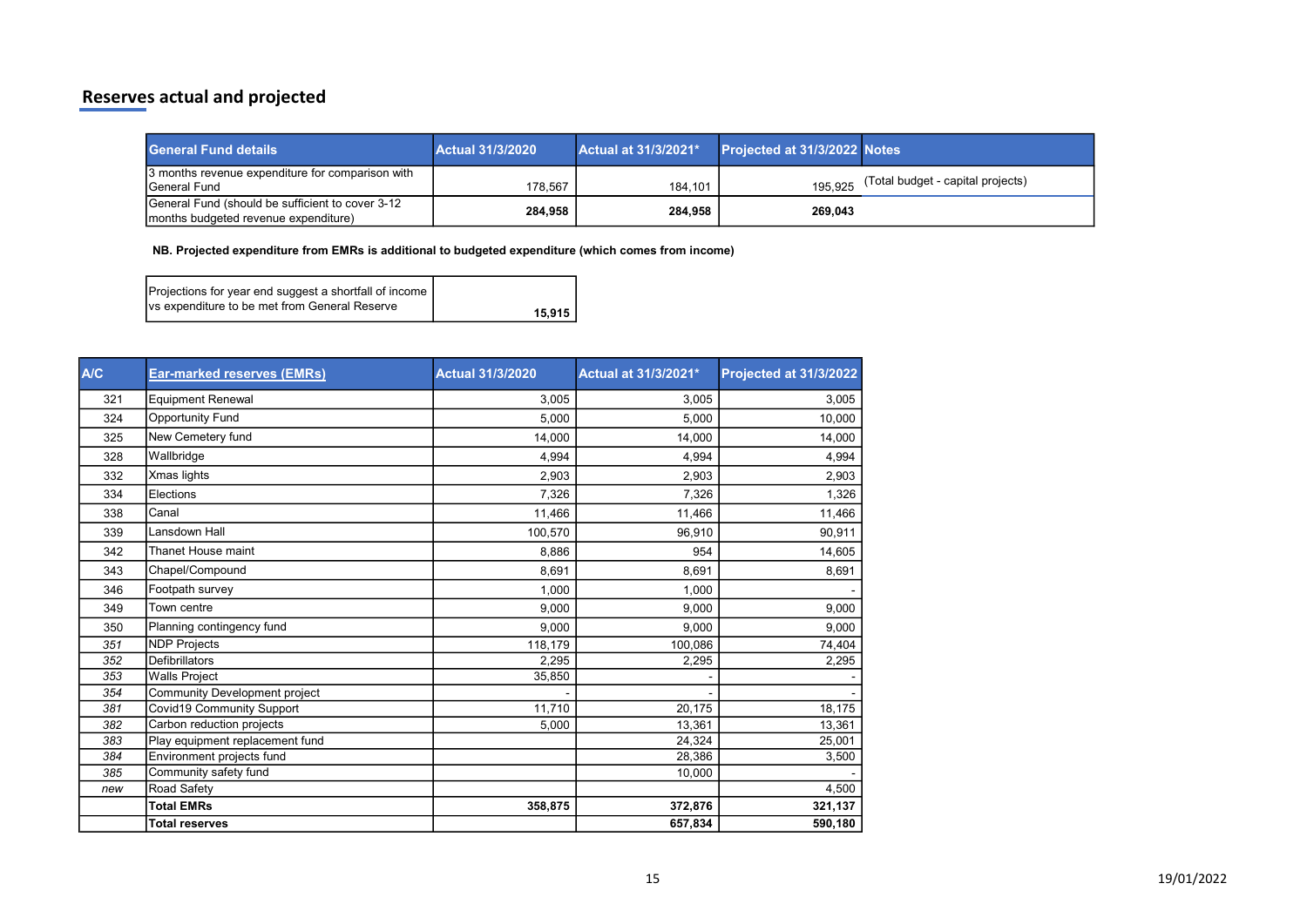### RESERVES MOVEMENTS CURRENT AND NEXT FINANCIAL YEAR FIGURES Figures in italics are estimates

|             |                               | <b>Balance at</b> | <b>Expected year</b> |                    | <b>Proposed use</b> |                    |
|-------------|-------------------------------|-------------------|----------------------|--------------------|---------------------|--------------------|
| <b>Code</b> | <b>Fund</b>                   | 1/4/2021          | end transfers        | <b>Balance c/f</b> | in 2022-23          | <b>Balance c/f</b> |
| 321         | Equipment Renewal             | 3,005             |                      | 3,005              |                     | 3,005              |
| 324         | <b>Opportunity Fund</b>       | 5,000             | 5,000                | 10.000             | 5,000               | 15,000             |
| 325         | New Cemetery fund             | 14,000            |                      | 14,000             |                     | 14,000             |
| 328         | Wallbridge                    | 4,994             |                      | 4,994              |                     | 4,994              |
| 332         | Xmas lights                   | 2,903             |                      | 2,903              |                     | 2,903              |
| 334         | Elections                     | 7,326             | $-6,000$             | 1,326              |                     | 1,326              |
| 338         | Canal                         | 11,466            |                      | 11,466             |                     | 11,466             |
| 339         | Lansdown Hall                 | 96,910            | $-5.999$             | 90,911             | $-10,000$           | 80,911             |
| 342         | Thanet House maint            | 954               | 13,651               | 14,605             | $-14,605$           |                    |
| 343         | Chapel/Compound               | 8,691             |                      | 8,691              | $-8,691$            |                    |
| 346         | Footpath survey               | 1,000             | $-1,000$             |                    |                     |                    |
| 349         | Town centre                   | 9,000             |                      | 9,000              |                     | 9,000              |
| 350         | Planning contingency fund     | 9,000             |                      | 9,000              |                     | 9,000              |
| 351         | NDP projects                  | 100,086           | $-25,682$            | 74,404             | $-35,000$           | 39,404             |
| 352         | Defibrillators                | 2,295             |                      | 2,295              |                     | 2,295              |
| 353         | Walls project                 |                   |                      |                    |                     |                    |
| 354         | Community development project |                   |                      | n                  |                     |                    |
| 381         | Covid-19 grants*              | 20,175            | $-2,000$             | 18,175             | $-18,175$           |                    |
| 382         | Carbon reduction fund         | 13,361            |                      | 13,361             |                     | 13,361             |
| 383         | Play equipment replacement    | 24,324            | 677                  | 25,001             | $-9,982$            | 15,019             |
| 384         | <b>Environment projects</b>   | 28,386            | $-24,886$            | 3,500              | $-3,500$            |                    |
| 385         | Community safety              | 10,000            | $-10,000$            |                    |                     |                    |
| new         | Road Safety                   |                   | 4,500                | 4,500              | $-4,500$            |                    |
|             | <b>TOTAL</b>                  | 372,876           | $-51,739$            | 321,137            | $-99,453$           | 221,684            |

#### Movements and commitments 2021-22

|      |                                | <b>Movement to</b> | Movement from |           |
|------|--------------------------------|--------------------|---------------|-----------|
| Code | <b>Fund</b>                    | reserve            | reserve       | Itotal    |
|      | 324 Opportunity Fund           | 5.000              |               | 5,000     |
|      | 334 Elections                  |                    | $-6,000$      | $-6,000$  |
|      | 339 Lansdown Hall Phase 4      |                    | $-5.999$      | $-5,999$  |
|      | 342 Thanet House maint         | 13.651             |               | 13,651    |
|      | 346 Footpath survey            |                    | $-1,000$      | $-1,000$  |
|      | 351 NDP projects               |                    | $-25.682$     | $-25,682$ |
|      | 353 Walls project              |                    |               |           |
|      | 381 Covid-19 grants            |                    | $-2,000$      | $-2,000$  |
|      | 382 Carbon reduction fund      |                    |               |           |
|      | 383 Play equipment replacement | 677                |               | 677       |
|      | 384 Environment projects       |                    | $-24,886$     | $-24,886$ |
|      | 385 Community safety           |                    | $-10,000$     | $-10,000$ |
| Inew | Road Safety                    | 4,500              |               | 4,500     |
|      | <b>TOTAL</b>                   | 23,828             | $-75,567$     | $-51,739$ |

### Proposed use in 2022-23

|       |                                | Movement to | Movement from |           |
|-------|--------------------------------|-------------|---------------|-----------|
| lCode | <b>Fund</b>                    | reserve     | Ireserve      | Itotal    |
|       | 324 Opportunity Fund           | 5,000       |               | 5,000     |
|       | 339 Lansdown Hall              |             | $-10,000$     | $-10,000$ |
|       | 342 Thanet House maint         |             | $-14,605$     | $-14,605$ |
|       | 343 Chapel/Compound            |             | $-8,691$      | $-8,691$  |
|       | 351 NDP projects               |             | $-35,000$     | $-35,000$ |
|       | 381 Covid-19 grants*           |             | $-18,175$     | $-18,175$ |
|       | 383 Play equipment replacement |             | $-9,982$      | $-9,982$  |
|       | 384 Environment projects       |             | $-3,500$      | $-3,500$  |
| Inew  | Road Safety                    |             | $-4,500$      | $-4,500$  |
|       | <b>TOTAL</b>                   | 5,000       | $-104, 453$   | $-99,453$ |

-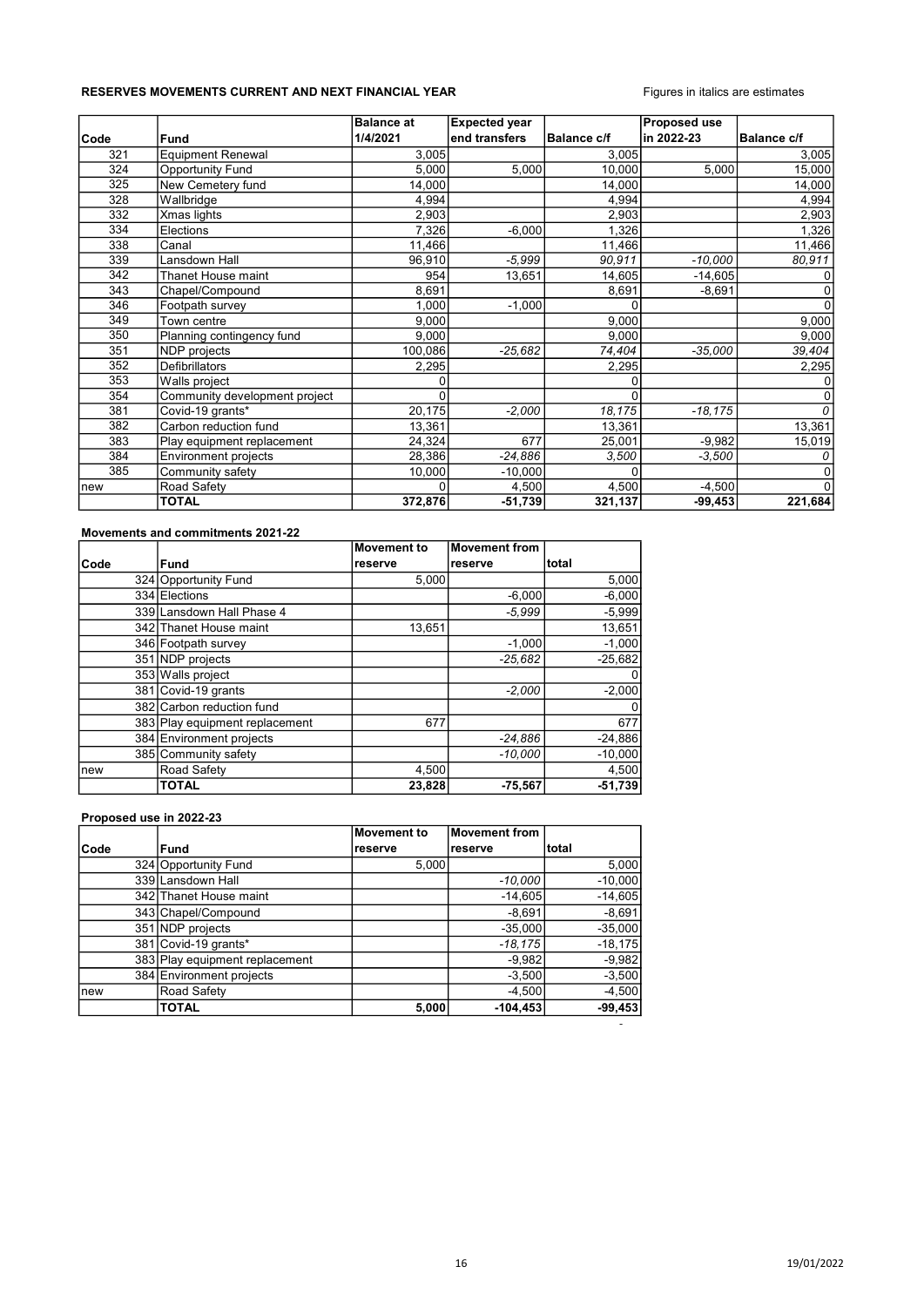# IMPACT OF ADDITIONAL STAFFING REQUIREMENTS ON PRECEPT

Scales based on same assumptions for existing posts concerning pay awards

|                                                     |                   | Impact on precept % |                 |                 |
|-----------------------------------------------------|-------------------|---------------------|-----------------|-----------------|
|                                                     | <b>Additional</b> |                     |                 |                 |
|                                                     | budget            |                     |                 |                 |
| <b>NEW STAFF POSTS</b>                              | requirement       | %                   | <b>E</b> annual | <b>E</b> weekly |
| Communications and Engagement post (See report      |                   |                     |                 |                 |
| for agenda item 10)                                 | £22,454           | 3.01%               | £5.15           | £0.10           |
| New Administration post (See report for agenda item |                   |                     |                 |                 |
| 11)                                                 | £14,626           | $1.96\%$            | £3.35           | £0.06           |
| Partial mitigation by repurposing budget for Nature |                   |                     |                 |                 |
| Recovery & Climate Action Officer post              | $-E14,626$        | $-1.96\%$           | $-E3.35$        | $-E0.06$        |
| <b>TOTAL</b>                                        | £22,454           | 3.01%               | £5.15           | E0.10           |

Last year's precept example to the set of the set of the set of the set of the set of the set of the set of the set of the set of the set of the set of the set of the set of the set of the set of the set of the set of the